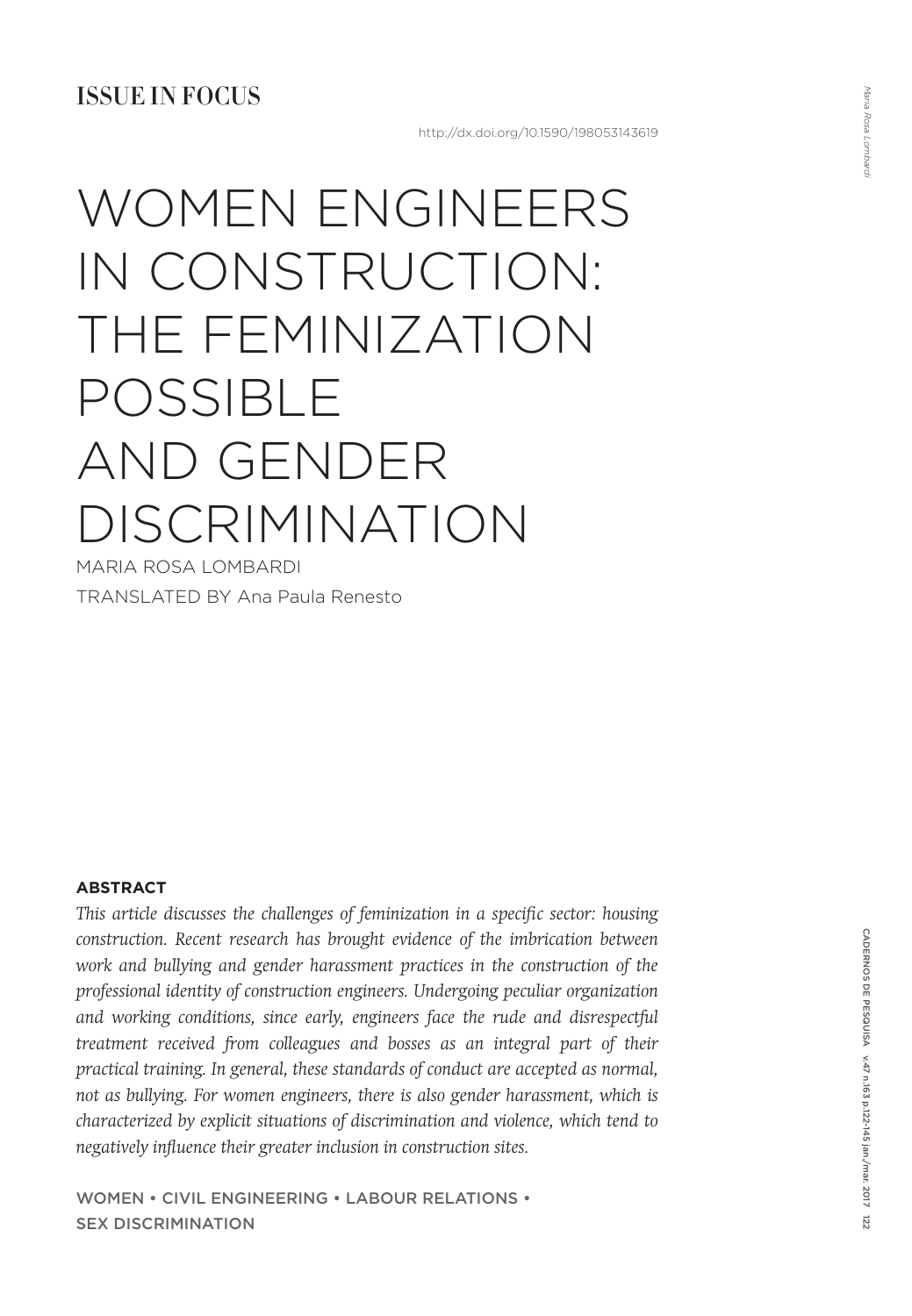**HIS ARTICLE BRINGS SOME REFLECTIONS ON THE FEMINIZATION OF ENGINEERING IN<br>
has aimed to know the concrete work of construction engineers in** Brazil, based on evidence from recent empirical research.<sup>1</sup> This study a specific sector of construction – housing construction – seeking to identify possible transformations in the content, relations and working conditions of engineers in comparison to those of the first years of the millennium.

I interviewed 81 professionals (33 men and 48 women) of different ages and at different times of their careers. The interviews followed flexible scripts focusing on the their professional trajectories and current work. When gender discrimination was not mentioned spontaneously, respondents were encouraged by means of a direct question.

They were interns, construction assistants, engineering assistants, occupational safety technicians, architects, junior and senior engineers, coordinators of construction works, engineering managers and directors, and entrepreneurs. These professionals worked in offices and construction sites, in a project office, an employers' union, and engineers' unions, most of them as employees, others as corporate entities, and some were self-employed.

For this article, I have selected reports from women of different generations, who were at different times in their careers, and also of some men. The strength of women's experiences was the guiding thread of this text, but the theoretical perspective of gender or sex

The project "Engenharia, trabalho e relações de gênero na construção de edificações" [Engineering, work and gender relations in building construction] was developed at Departamento de Pesquisas Educacionais, Fundação Carlos Chagas – DPE/FCC –, with support from São Paulo Research Foundation – Fapesp –, from May 2014 to June 2016. We appreciate the collaboration of Fernanda Mandetta, a fellow of FCC.

1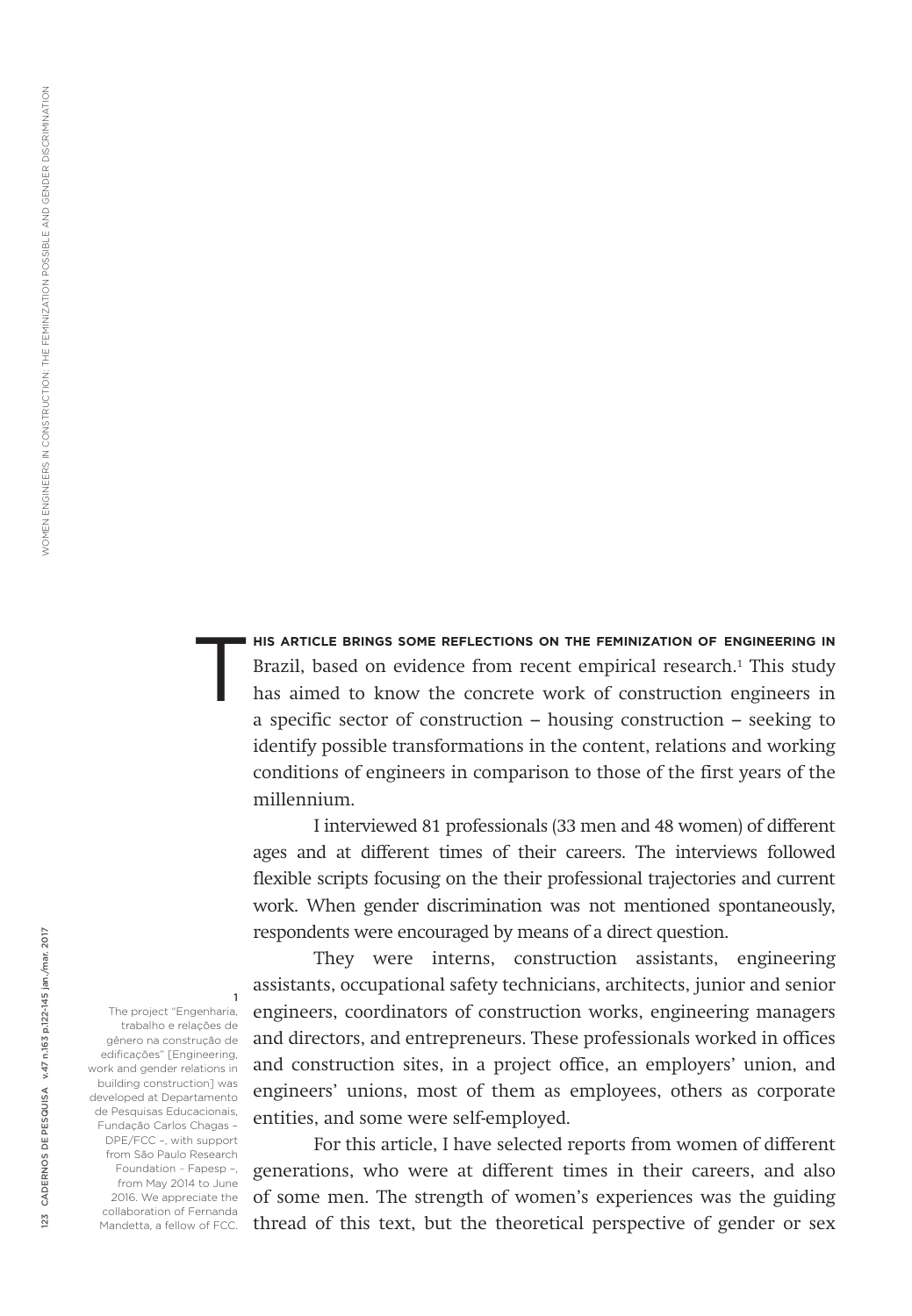relations did not dispense with male voices and experiences, which were essential to understand civil engineering in construction, a work area that has remained masculine. We understand that gender relations, consubstantially with several other social relations, act on society and particularly on work and its environments, engendering opportunities for training, employment and career development which are unequal for men and women. And in engineering, as well as in other masculine work fields, the clashes of power between the two sexes tend to be more explicit, which enhances the perception of gender inequality. This article is structured in four parts, besides this introduction. In the first one, the feminization of engineering in Brazil is briefly discussed and it is argued that its slow pace is based on the strength of the male culture of engineering, especially present in the workplaces of the sector studied. In the second part, I discuss the imbrication of the professional identity of construction engineers with their professional culture, permeated by bullying and sexual harassment practices, a phenomenon that I consider a relevant empirical finding of the research. In the third part, I analyze reports of civil engineers who work in housing construction, in which they expose the naturalization of harassment, focusing on the role of these mechanisms in women's entering and remaining in engineering and their careers. I conclude with considerations on the research data analyzed.

# THE FEMINIZATION OF ENGINEERING IN BRAZIL

We understand feminization as a historical process, which shows some regularity over time, situated in a field of work that is masculine, or has had historically insignificant feminine presence, and which is not necessarily linked to numerical evolution (LE FEUVRE, 2005). Studies have shown that numerical feminization is not synonymous with equality; it only indicates the reduction of the exclusion of one sex and alters neither the sexual division of labor nor the relations of power (FORTINO, 2009). In engineering, resistance to the inclusion and integration of women has persisted and is denounced by their slow pace, when compared to that of other equally prestigious professions, such as law and medicine. According to the statistics of Census of Higher Education of the Ministry of Education, the female share of enrollments in undergraduate engineering programs rose from 20.1% in 2000 to 25.5% in 2012 (SALERNO et al., 2013). Although the variation that exists between specialties (for example, in chemical engineering, half of the students enrolled were female; in civil engineering, 21%; in computer engineering, 11%) must be considered, feminization in engineering is undoubtedly far from that of law and medicine, careers in which respectively 53% and 55% of the students enrolled are female, according to the same source.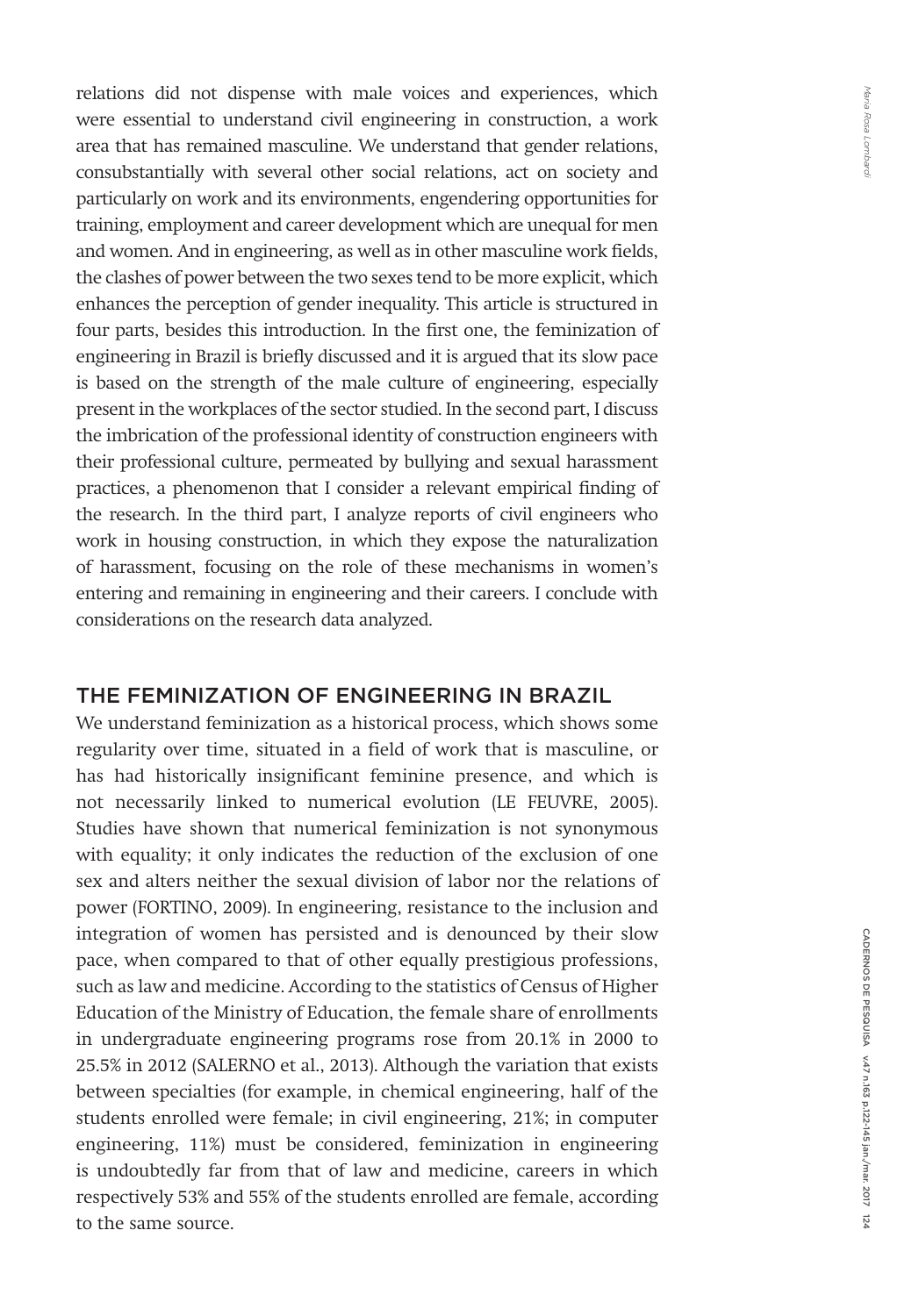On the side of formal economy, in turn, there was a relative growth of 3% between 2003 and 2013, and in 2013 women engineers occupied 17.7% of the engineering jobs, according to the data of Relação Anual de Informações Sociais – RAIS [Annual Report on Social Information] (BRASIL, 2003, 2013). In medicine, in the same year, 44.4% of the employees were women and, in law, 51%.<sup>2</sup> According to the same source, their compensation levels remain significantly lower than those of men, because 57% of male engineers earn more than ten multiples of the minimum wage – MW –, 17% of whom more than 20 multiples of the MW, whereas only 44% of female engineers fall into this pay range. Recent studies, such as those by Marques (2010), Cascaes et al. (2010) and Tadim (2011) have demonstrated that women engineers are segregated not only horizontally – mainly engaged in civil, production and safety, agricultural, forestry, livestock, electronics, and chemical engineering –, but also vertically, not managing to reach the top of hierarchies, a difficulty that they share with all other women professionals. These have been some of the reasons often invoked to justify the low presence of women in the profession.

Some scholars have contributed with other dimensions to the understanding of the slowness of feminization in engineering by analyzing not only the construction of the professional identity, but also the culture that develops in the workplace or professional culture. The negative image of the work environment in construction has undoubtedly been a disincentive to the integration of other women engineers, mainly in construction sites. And the non-virtuous circle reproduces itself. Female construction engineers are seen and see themselves as an exception, as women with a peculiar personality that favors that inclusion; moreover, the so-called exceptionality of this small group does not attract other women and even tends to push them away. On the other hand, because they are few, a female collective that could seek the actual transformation of practices, beliefs and behaviors in the workplace fails to be formed; also, successful women engineers tend to assume the masculine ways of acting and thinking at work and in team management, as a form of survival, resistance and defense, and one can rarely find among them a critical vision of the inclusion of women in these masculine spaces of power. Based on empirical evidence, I hypothesized that the masculine and male-chauvinist culture that is active in housing construction intimidates women and is a barrier to the greater inclusion and permanence of women engineers in construction companies in general and in works in particular. <sup>2</sup>

Considering the occupational families lawyers, public prosecutors, public defenders, and the like (Classificação Brasileira de Ocupações – CBO [Brazilian Classification of Occupations]).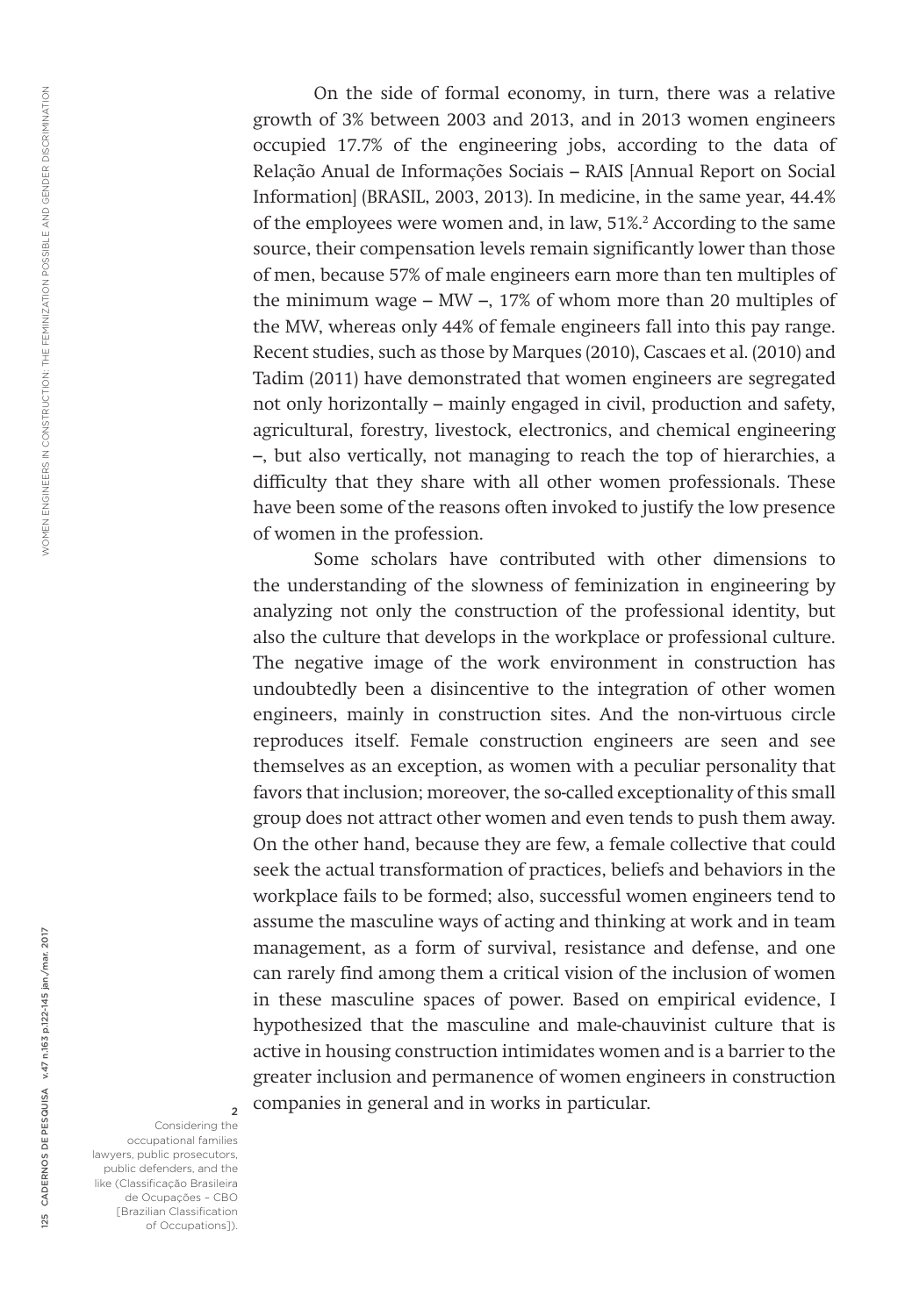# IDENTITY, PROFESSIONAL CULTURE, BULLYING, AND GENDER HARASSMENT IN CONSTRUCTION

We follow Dubar's understanding of "identity" as

[...] a simultaneously stable and provisional, individual and collective, subjective and objective, biographical and structural result of the various socialization processes that together construct individuals and define institutions [...] The spheres of work and employment [...] and also of training... are relevant areas of individuals' social identifications. (2005, p. 136-146)

One's professional identity is built on a process of socialization that links professional training, work and career, within various companies and institutions, as well as participation in trade unions and other collective associations, and this is the path that legitimizes individuals, attributing professional recognition to individuals themselves, to the peer community and to society. Far from being static, professional socialization pervades the life course of individuals, is in constant construction and reformulation, subjected to wider social, economic and psychological interferences. The process of professional socialization will be responsible for transmitting a common cultural basis of the profession, composed, among other dimensions, of a particular worldview, practice, language, and ethics. According to that author,

> [...] it is fundamentally not about the accumulation of knowledge, but rather the incorporation of a definition of the self and a projection in the future, involving, first and foremost, the sharing of a culture of professional work and the demand for a job well done. (DUBAR, 2012, p. 357)

Wendy Faulkner is a feminist and a researcher of engineering. One of her concerns is to understand the factors that have made it difficult for women to enter and remain in engineering. In an ethnographic study on six companies employing engineers in the United States and England (FAULKNER, 2009), she detects the importance of professional culture in the workplace, at organizational and individual levels. According to the author, the professional culture of engineering, strongly marked by dominant masculinity (more pronounced in some specialties than in others), plays a crucial role in integrating professionals, acting in opposite directions for each of the sexes. That is, integration tends to become easier for most men – supposedly attuned to dominant masculinity – and, at the same time, tends to become more difficult for most women – supposedly attuned to its opposite, dominant femininity.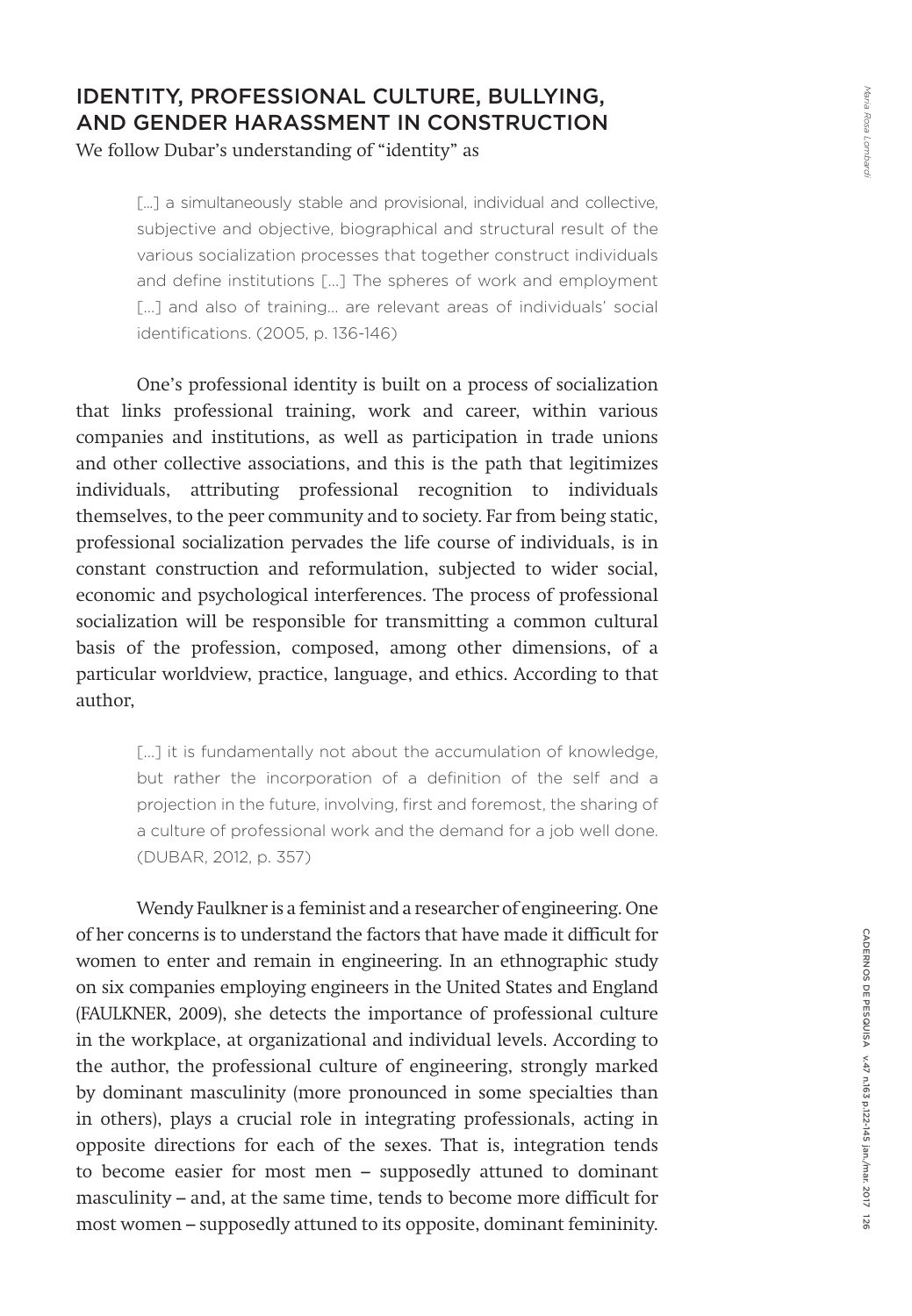It is in this sense that the author states that working, "doing the job" is inseparable from "doing gender". In the author's words, the definition of professional culture:

> [...] a rather amorphous collection of practices which characterize everyday interactions between engineers […] Some of these practices are directly work-related, others reflect engineers' shared identities as engineers, and others reflect their out-of-work lives and identities. These three strands are inextricably interwoven in people´s everyday working lives, which is why doing the job so often involves doing gender. And this is significant because workplace cultures are extremely consequential, in two crucial ways […]. First, they oil the wheels of the job and the organization. Second, they shape who is included and who is excluded at work. (FAULKNER, 2009, p. 5)

We agree with the authors on the importance of coexistence in the workplace, because it is there that professional socialization, initiated in schools and shaped in practice, is expressed through expectations, concepts and prejudices, forms of treatment and language, worldviews, etc. In addition, the work and social relations that are woven around it in companies and institutions reveal the power games and the struggle for spaces and positions in the world of work between the two sexes, or the social relations of sex or gender (KERGOAT, 2009). Situated work is thus a privileged place to observe social, work, sex and professional relations.

And every engineering specialty expresses a particular professional identity. In housing construction, "real" civil engineers are considered to be the ones who have complete mastery of their profession, which includes knowing how to develop a project in its many stages and knowing the field activities, managing and solving all kinds of problems, whether technical or managerial. They must also take full responsibility for the construction, be accountable for success and failure, and be responsible for execution deadlines and for quality and safety parameters. In other words, to be complete engineers, professionals must have worked on projects  $-$  whether in a project office or in engineering departments of construction companies – and in construction sites. For Alexander, 29, a male resident engineer in construction A, to be a construction engineer is – "70% of the time" – to manage people, suppliers and contractors, technical or administrative employees, besides conflicts of interest of all kinds. Therefore, the pressure of construction companies for compliance with the parameters of quality, deadlines and costs of the work is put on residents. In addition to the pressure on these three aspects, engineers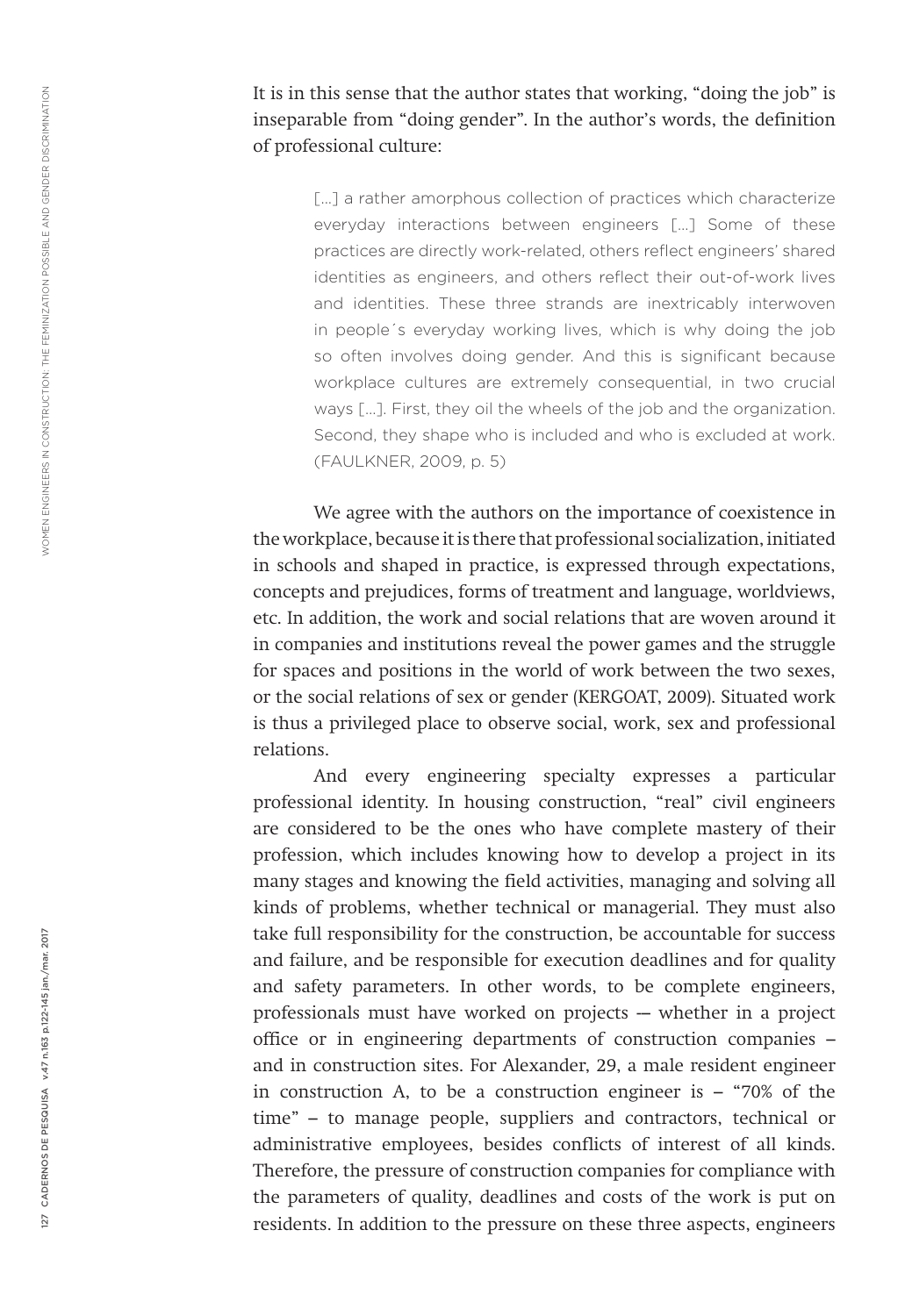have to deal with a growing number of third parties to be managed, with the inspections and requirements of funders regarding safety and quality, with increasing consumer awareness of their rights, and especially with the absence of well-trained and experienced blue-collar workers – foremen and supervisors. All these factors contribute to the increased stress of construction engineers. According to Vandré, an engineering coordinator at the same construction company, today the great challenge of a construction engineer "is to overcome pressure. I don't know construction engineers who are not stressed, they're all stressed out. We realize that today's construction engineers are all on the edge" (Vandré, January 31, 2015).

A civil engineer who masters projects and also works on construction sites is not common, in the opinion of several interviewees; the most frequent situation is the specialization in projects or works, both due to job opportunities arising in individual paths and to personalities and preferences. In the case of the construction engineer – more emblematic and visible than the one who works on engineering projects in the construction company's office –, the labor market tends to value professionals with a diversified and extensive portfolio of experiences. The career to the top of the hierarchy – resident engineer, managing engineer or production engineer –involves going through all the phases of hands-on learning. A frequent journey – though not the only one – tends to take several years, beginning with the internship as a student, continuing in many companies as a construction assistant after graduation, until one reaches the engineering career itself, at junior, senior and full levels, with the right to the professional minimum salary determined by law. Another alternative is being hired as a corporate entity, after graduation, and providing services to one or more construction companies. This long journey promotes the definition of himself as a male construction engineer.

As we could deduce from field research, construction engineers in housing construction became accustomed to: situations of labor exploitation and intensified work, which includes working beyond contractual hours and on weekends, always at the mercy of the needs of the construction work, whether they are interns or graduates; earning lower compensation than that consistent with their training as engineers; being hired as a corporate entity for the convenience of companies; working in uncomfortable or unhealthy environments, with pronounced and prolonged physical stress, as in the case of construction. Linamara, 36, coordinator of constructions works at construction company C, for example, recalled the time she worked as a resident in large projects contracted by international developers, which required total dedication. There she worked "from Monday to Monday; the day I left early was Sunday, at 4:00 p.m." (Linamara, June 19, 2015). Lina,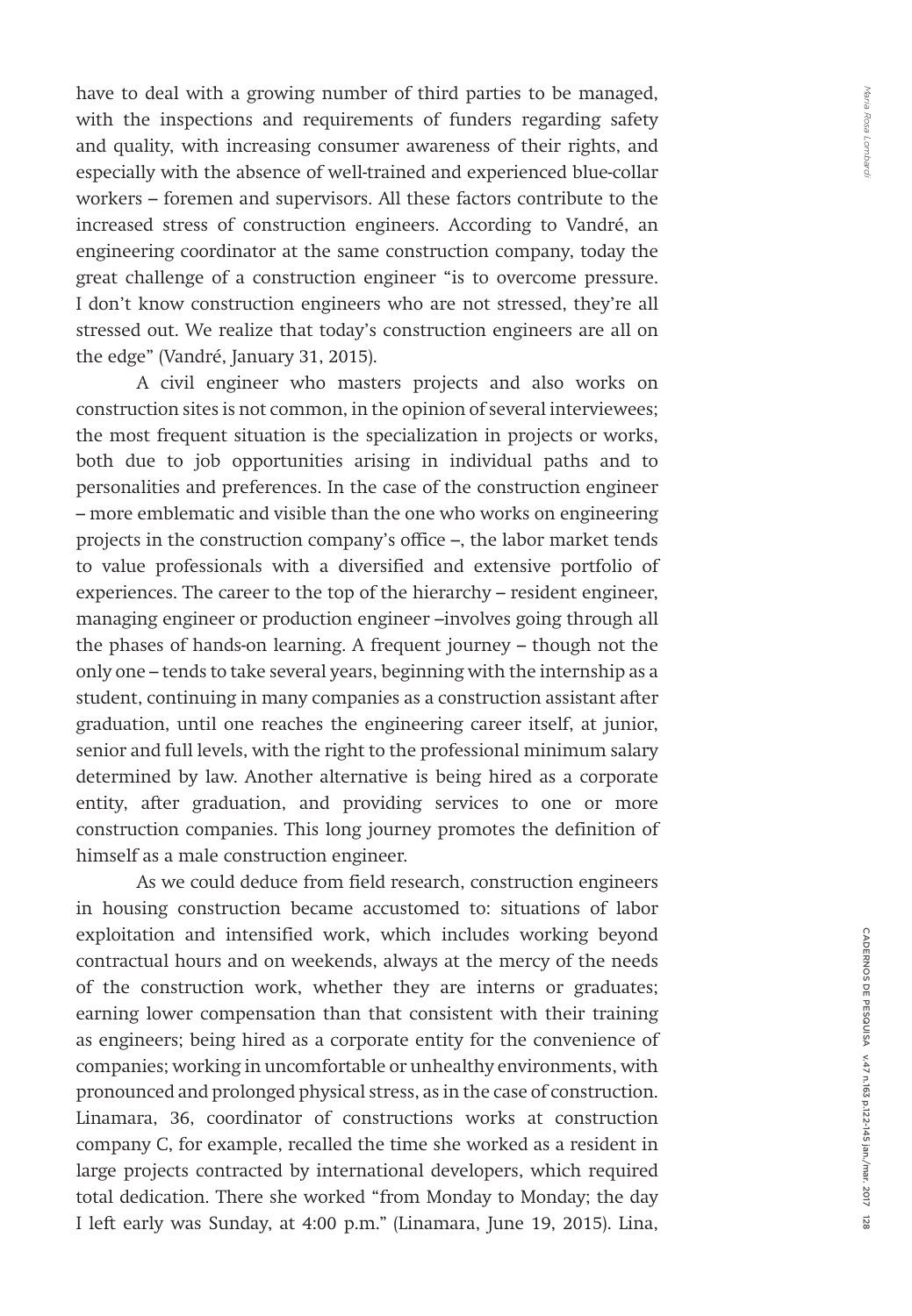20, an intern at construction company A, in turn, reports the physical fatigue and contingencies that have to be managed at the construction site: "Here I weary both mind and body, we go up and down all the time. We haven't had an elevator for two months now, it's twenty stories... Sometimes we have to operate the crane, which is on the 12th, so we go up the stairs all day long" (Lina, February 10, 2015).

Engineers also become accustomed to the rude, often disrespectful, language of their colleagues, and chiefly of bosses, permeated with swearing, depreciation, and authoritarian and malechauvinist statements. They became accustomed because they consider that these situations are part of the professional trajectory of construction engineers, without which their practical training would not be complete, nor would their professional identity as a civil engineer in building construction be legitimized.

In short, becoming "real engineers" in housing construction necessarily implies accepting situations of exploitation (intensified work, extended work days) mixed with interpersonal relationships that are not always respectful, as a necessary evil that is part of their professional identity. In other words, the professional identity of construction engineers is also forged by incorporating bullying and sexual harassment practices, which are trivialized in patterns of conduct and relationship. And when these engineers reach top positions at work, they will tend to reproduce the same logic with their subordinates. As confided to us by León, 25, an intern in construction company D, who works 12 hours a day, he decided to drop the internship and the career chances in this big company because, besides feeling exhausted and "exploited," he realized that he was reproducing the behavior of his resident, treating his colleagues and other employees badly, swearing and being rude.

That there is overlapping of hard and intensified work and high standards of responsibility and performance with situations of bullying and sexual harassment in the constitution of the professional identity of the male and female engineers, in the housing construction sector, I consider a relevant research finding. Failure to recognize these practices as bullying and sexual harassment, and instead identifying them as being part of the type of activity, justifies and legitimizes them and, consequently, trivializes them.<sup>3</sup>

#### BULLYING AND SEXUAL HARASSMENT

The International Labor Organization – ILO – assumes that bullying exists

[...] When someone behaves with the intention of belittling the other by vengeful, cruel, malicious or humiliating means. Such

Trade union leaders of Federação Interestadual de Sindicatos de Engenheiros – Fisenge (Interstate Federation of Engineers' Unions) – affirm that bullying is embedded in the professional culture of engineering, to the point of being considered "natural."

3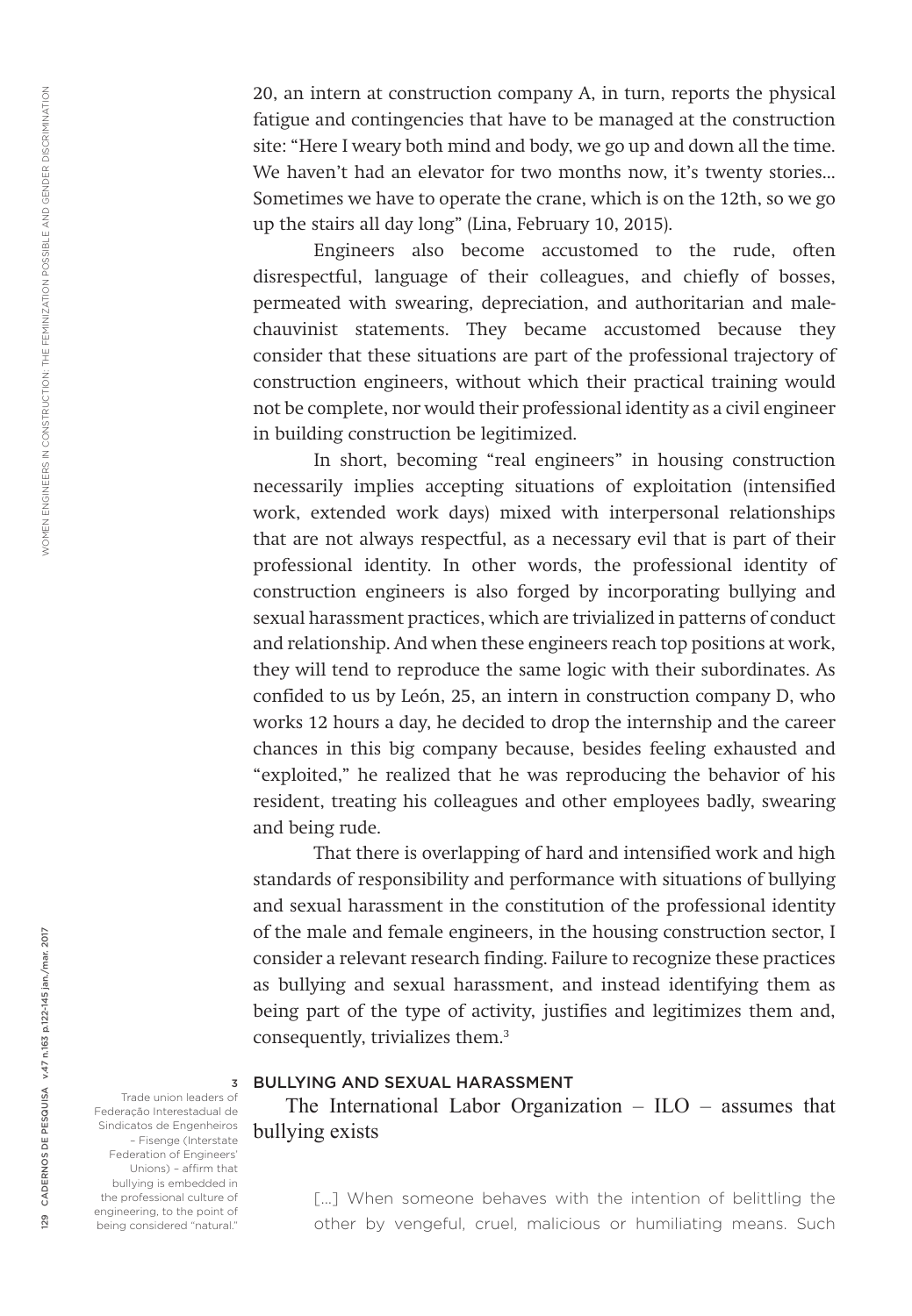acts may be directed against someone or group of workers. It is a practice in which criticisms of the other are repetitive, aiming to disqualify and disparage him, isolating him from contact with the group and spreading false information about the person. (HELOANI; BARRETO, 2015, p. 147)

Pezé (2001) broadens the understanding of the phenomenon, since, besides including it in the structure of work organization, considers the psychological and behavioral effects on the victim of harassment and his or her colleagues and superiors. For the author, bullying is a deliberate technique of emotional destruction of the other, for economic or personal purposes, whose effects are accentuated in the globalized economy, with intensification of work, destabilization of labor relations, and the dismantling of collective defense strategies in the workplace and in instances of union representation. This situation induces psychological suffering and engenders defense mechanisms on the part of the worker, among which is an additional intensification of his or her work to prove that s/he is capable and productive, and that s/he can meet the requirements, in reaction to the devaluation suffered. Harassment builds a fruitful field for submissive, dominating and defensive behaviors. Tolerance of injustice and suffering inflicted on the other tends to be erected as a "defensive ideology of the profession or occupation," since

> [...] A true man must be able to ignore fear and suffering, not only his own but also the other's. Social virility is measured by the ability to inflict violence understood as necessary on the other, which unites a collective of work around a defensive radicalization against "people with disabilities", "blacks", "women". (PEZÉ, 2001, p. 33)

In this perspective of bullying, a relation of cause and effect is established between the deepening of the mechanisms of defense of the workers and the deterioration of working conditions, and this can go so far as to blur the perception of reality on the part of the subject, who then incorporates and trivializes harassment situations.

But what can one say when the harassed is not a male engineer, but a female engineer? With regard to women, there can be sexual harassment can be added to this scenario, according to Rios (2015), their situation is characterized by "sexual harassment and bullying". Discrimination related to the status of women at work, or gender discrimination, may evolve, in androcentric environments, to sexual harassment, which differs from bullying. Barros (1998<sup>4</sup> apud RIOS, 2015) characterizes sexual harassment as any kind of incitement of Olassédio sexual no Direito sexual nature that violates the dignity of, intimidates or humiliates 11, p. 1465- 1476, nov. 1998.

4

BARROS, Alice Monteiro de. Comparado. *Ltr*, ano 62, n.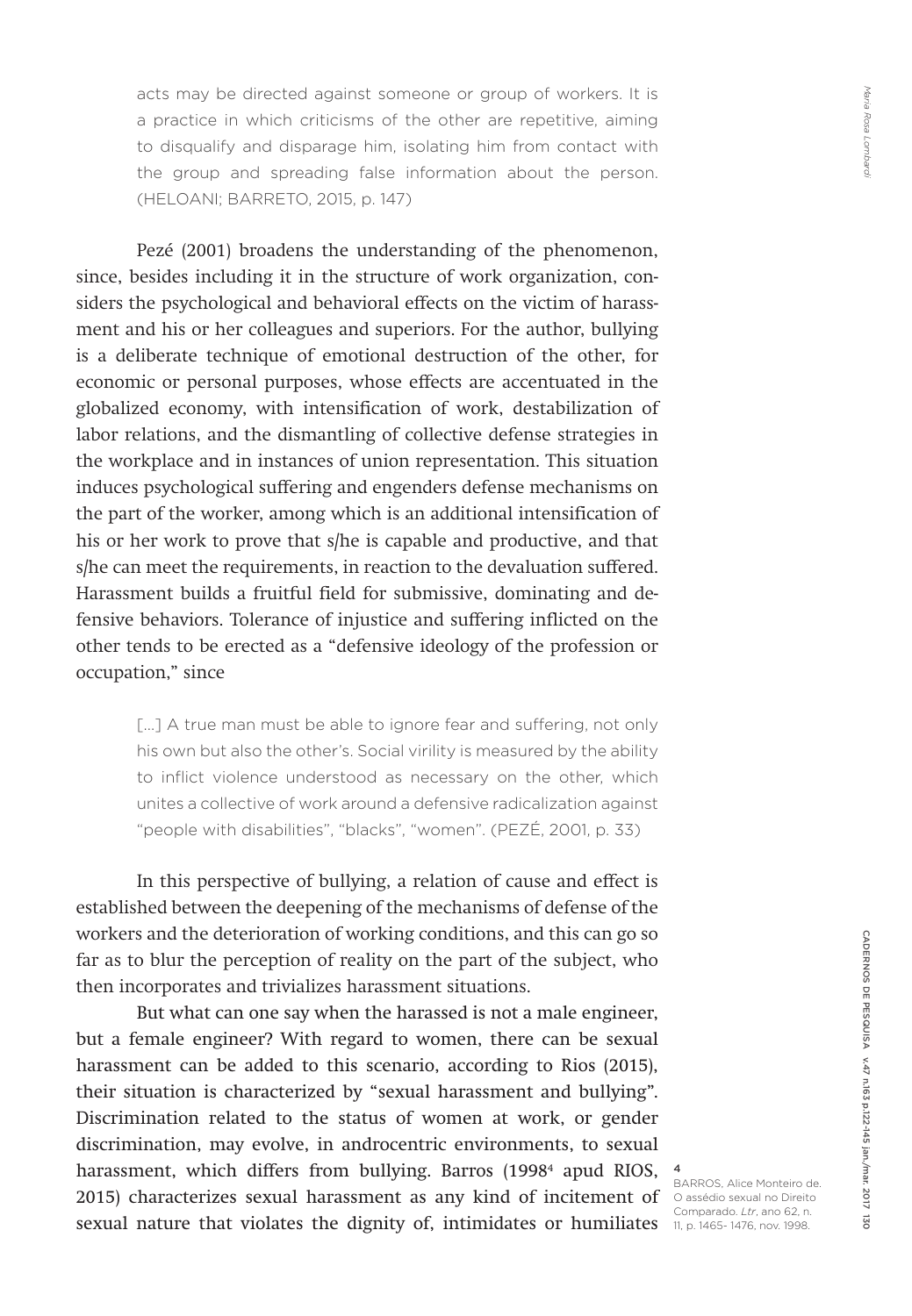the worker. If a woman wishes to join the community of engineers, she must go through the same socialization, find her own definition of female engineering professional and, moreover, accept the challenge of living with machismo and discrimination based on sex, of which bullying and sexual harassment are expressions.

The members of the Women's Board of Federação Intersindical de Sindicatos de Engenheiros – Fisenge [Interstate Federation of Engineers' Unions] – have included the issue of bullying and gender in the agenda of activities since 2011, when the Women's Board of Directors was institutionalized in the statutes of that Federation. According to the current director, "Bullying has continued to be on the political agenda. It is a constant theme because it doesn't end, it is not a campaign" (Cintia, collective interview, May 28, 2015). Alba, female agricultural engineer of Sindicato de Engenheiros da Paraíba – Senge/PB [Paraíba Engineers Union] –, one of those responsible for establishing gender issues as a policy at Fisenge, argues that the biggest fight is against the machismo established in society and in professional practices and that there is a need for women to become aware that they are discussing power relations. According to Alba, "Because it's a power relation. For now, spaces are granted. We have to have enough political organization to compete for power; otherwise, we will continue assisting men for the rest of our lives" (Collective interview, May 28, 2015).

Several activities aimed at raising awareness about the naturalization of bullying and gender harassment in engineering were developed in 2013, 2014 and 2015 by the Women's Collective and the Women's Board of Fisenge, which subsequently spread among the unions of engineers who are members of the Federation. For example, in 2013, on International Women's Day, the Board and the Federation organized the seminar "Bullying. Life, survival and diversity" and launched the comic series *Engenheira Eugênia* (Eugenie, a woman engineer), comic strips whose objectives are "to raise awareness and provide training in relation to violent practices against women, especially bullying" (FISENGE, 2014).5 Also worthy of mention is the seminar "State, power and harassment: labor relations in public administration", held in Curitiba on April 27, 2015, with the articulation and support of numerous entities.<sup>6</sup>

The comics strips are available at: <http:// fisenge.org.br/index.php/ coletivo-de-mulheres/ quadrinhos-da-eugenia>.

5

6 Please see report on *FISENGE em Movimento*  magazine, p. 10-13, 2015. Available at: <http:// www.fisenge.org.br/ index.php/publicacoes/ revista/item/2518 em-movimento-n-13>. Access: June 2015.

# GENDER DISCRIMINATION, BULLYING AND SEXUAL HARASSMENT, AND THEIR NATURALIZATION IN THE VOICES OF MALE AND FEMALE CONSTRUCTION ENGINEERS

When the women engineers interviewed were questioned about gender discrimination practices at work, in general, their first reaction was to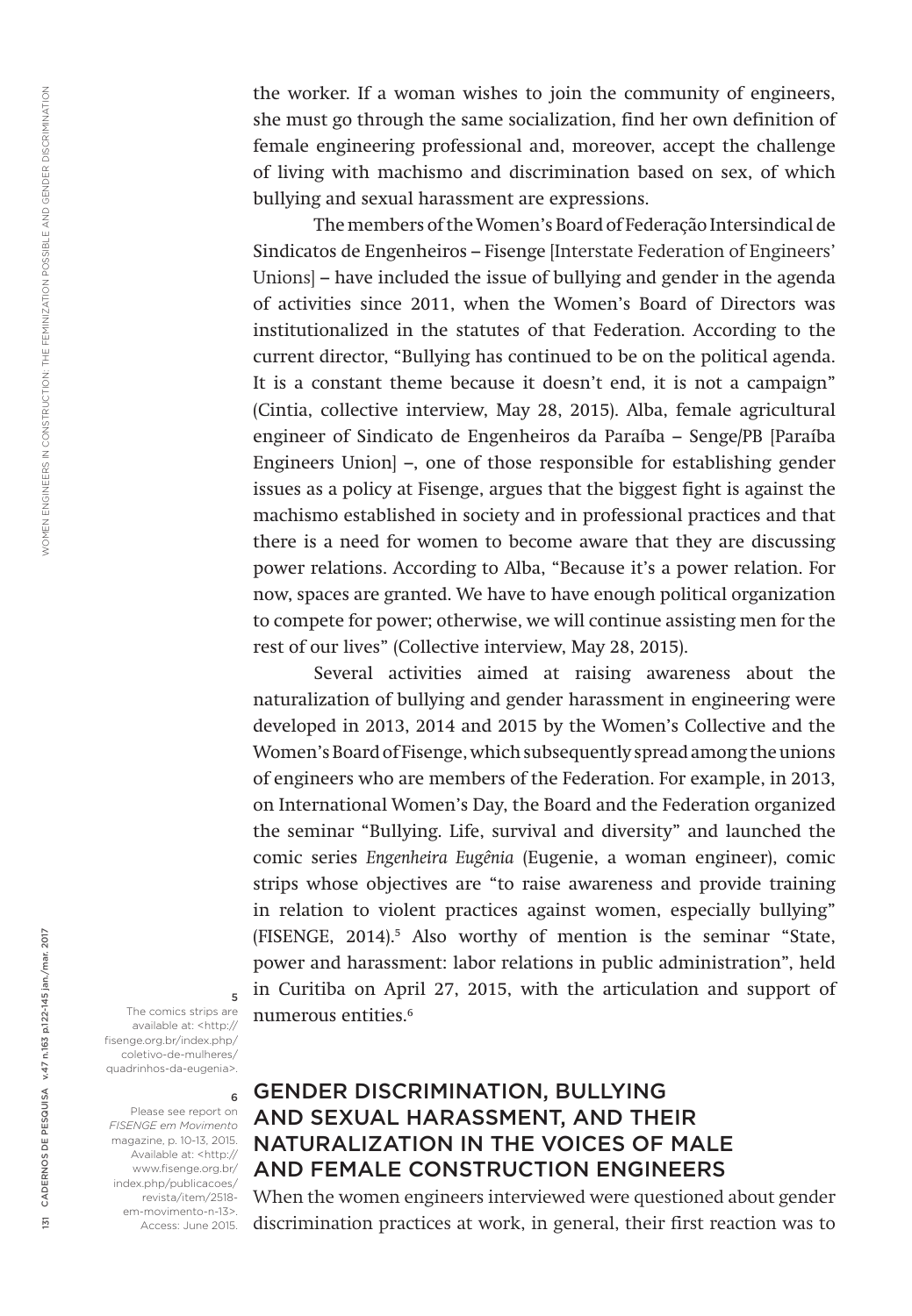affirm that they never suffered this kind of discrimination nor did they see it happen to any colleague. Throughout the interview, little by little, they remembered episodes and situations that they had experienced, and verbalized and reflected on them, which reinforces the thesis of the naturalization of exploitative situations at work and of bullying and sexual harassment.

Milu, a 36-year-old female estimation engineer, married with two young children, opted to leave a large construction company "to work in another way, to provide consulting services and because I wanted to be a mother. Leaving home at 6 am and returning at 8 pm, when I returned early, or at 10 pm, I wouldn't be able to" (Milu, April 10, 2015). Among her memories of the activity in the area, this woman engineer brought situations in which she was subjected not only to estrangement, but also to distrust and offensive treatments for being a woman. Milu states that, although she has never had any major problems with construction workers, she cannot say the same about male engineers – colleagues and bosses – while she worked as an estimation engineer in construction sites some years later. In one of these, it took Milu a year to convince the coordinator of construction works to implement a cost planning system, because he would not let her in the construction site, "not officially, but he would come talk to me, set up obstacles, he'd say, 'not today', the foreman can't participate with us...". That the implementation of a new planning system that implied changes raised resistance can be taken as common, but the gender differential can be located within the long process of resistance, because this male engineer:

[...] didn't want a woman in the construction site. When an intern *went to the work, I realized it. [He would say,] "Oh, because there's no bathroom for her."... There were a lot of obstacles. So, this is veiled prejudice. I don't know whether they're afraid of being surpassed by women, but they might be, right?* (Milu, April 10, 2015)

In another situation, Milu was induced to rescind the contract of a work at an advanced stage of construction in which she had worked since the beginning, in partnership with another woman engineer. When the latter left on maternity leave, the male architect who took over the post did not want women in the construction site and he proceeded to impose successive difficulties on the performance of her work until she left. Another episode: Milu and other women who worked in a construction company – and they were the majority – were constantly depreciated a male engineer, the business owner. He used to say, "to work, women should be born without a womb and things like that." So when Milu found a solution to a problem that pleased him and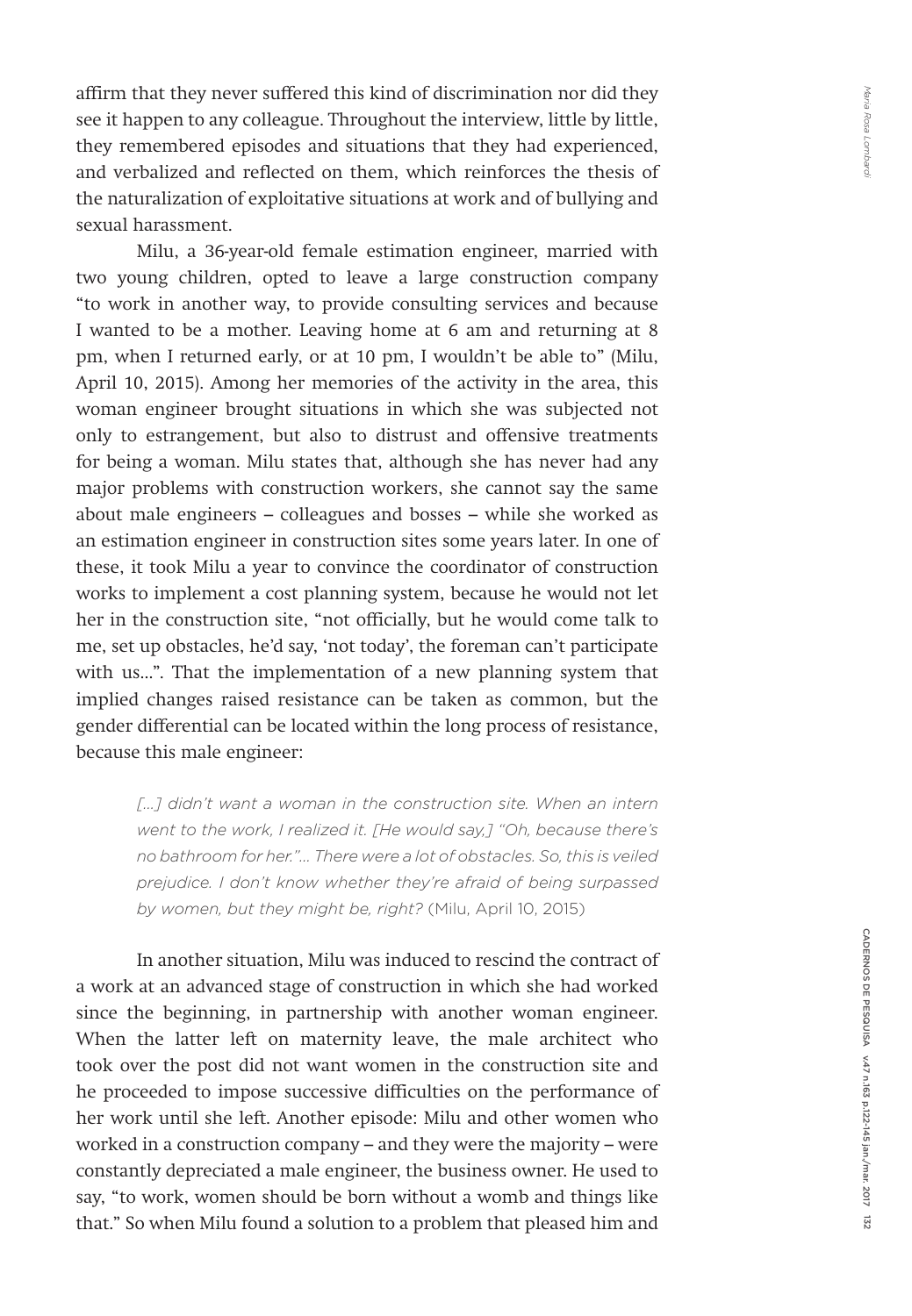he said to her, "for a woman, you're quite smart!", she considered it a great compliment*.* According to the interviewee, in the new generation of engineers, this situation has begun to change, because they have lived with women since engineering schools. Prejudice still exists, but "I think a boy would no longer say, 'Oh, I don't want to work with a woman, unless she has no womb'".

Nivia, 35, a mother of two, a 14-year-old and a newborn, is a female construction engineer who supervises works in a managing company. Hired as a corporate entity, she knew that she would soon be dismissed from the company due to the crisis in the construction sector. She simultaneously used to work as a self-employed service provider, dedicating herself to construction engineering. At the time of the interview (April 2015), Nívia was theoretically on maternity leave of a 50-day-old baby, but she continued to supervise three construction works and took the newborn with her. She has lived with Arnaldo for three years, who is also a civil engineer and is currently unemployed. Born from a middle class family of the metropolitan region of São Paulo, she faced strong family resistance when she chose to study engineering. Resistance came from the women of her family, who despised her: "Engineering is a man's thing"; "A woman engineer? I've never seen one, you can't do it, you're not smart enough for that"; "You're dumb for that." (Nívia, April, 2015).

Nívia has worked in construction sites since she was an intern. In her career, she often assumed sole responsibility for the work as a resident engineer – before graduation –, working directly with bluecollar workers – construction foreman and supervisors. In most of the constructions she conducted, she either worked for small contractors or directly for the client – often a male engineer who subcontracted the service – always as a hands-on engineer in the construction site. This direct contact led to several conflicts of authority with laborers and foremen, in addition to explicit situations of sexual harassment by engineers and contractors, which she mentioned spontaneously. In one of these situations, sexual harassment came from a resident engineer who used to harass the women who worked with him. When they traveled together to visit a work,

> *I had a cramp, he stopped the car and ran his hand on my thigh: "Let's buy ointment and I'll massage your leg." I got out of the car, I went away. "I quit. I'm no longer working for you." He harassed my sister, who did give in, a friend, who didn't either, and then he was successful with one who needed money, the secretary.* (Nívia, April, 2015)

Gardênia, 35, graduated in civil engineering in 2002, was married with a three-year-old son at the time of the interview. She oversees a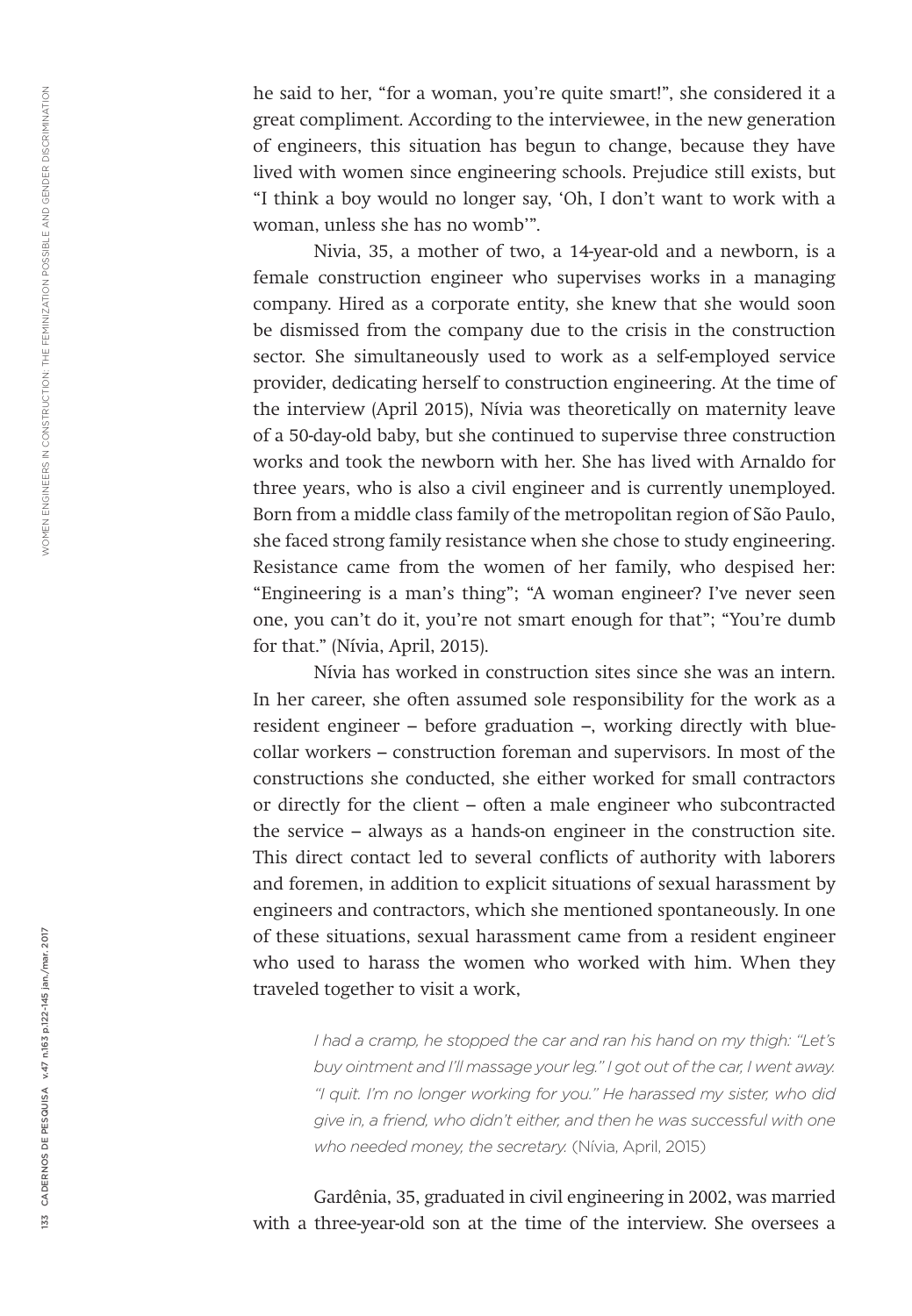major road work for a managing company which works for a company of São Paulo state. The work is divided into six construction sites or lots led by consortiums of large constructors of infrastructure works. In the current work, when there is a general inspection meeting,

[...] Only 1 out of 30 engineers is a woman. In the infrastructure area, [the presence of women] is even rarer... In the housing area, real estate development, there is prejudice, but, in the infrastructure *area, it is much worse.* (Gardênia, April 15, 2015)

Gardenia relates the aforementioned prejudice to the constant mistrust of women's technical ability, mixed with the identification of behaviors that would sometimes be reprehensible, because they refer to a female (emotional) model or to a male model of (fighting) behavior, both stereotyped. In her words:

*To think that we lack technical knowledge, that we're very emotional is real prejudice. To think that, if we see a problem, we want to argue, fight [laughs], we want to fix it overnight is prejudice too. I have a colleague who is outraged when she sees a situation of explicit prejudice. I don't mind it, I think we have to deal with it because it won't change today. And we'll show that we can compete by showing our work. I cope with this daily in the consortium company here.* (Gardênia, April 15, 2015)

This engineer's statement demonstrates, first, that the disparagement of women's capacity in infrastructure works is continuous, regardless of whether there is a fact or situation that triggers it, because it is gender bias based on power relations verbalized by men. For being repetitive and continuous, it is bullying. It intends to subject women while men preserve the professional field for themselves. Second, such report shows that she takes this situation as normal and, at least in her discourse, does not mind it. Focusing on work and making it their mirror, aiming at their acceptance as professionals, is the recipe of almost all women engineers to deal with the explicit machismo of the area. For this reason, they have to show that they "can handle it", working much more than men, being available at any time of day and night and on weekends. In her words, how work invades the private time that should be devoted to rest, and to one's family:

I'm available all the time... And with the people whom I know I can *talk about the work on Friday at 9 pm, I don't mind discussing work. Why? It's when my son is sleeping, my husband's watching a movie, I'm not doing anything... But it's not hard, you know?... I love what I do... I don't mind answering the phone on Saturday morning... I*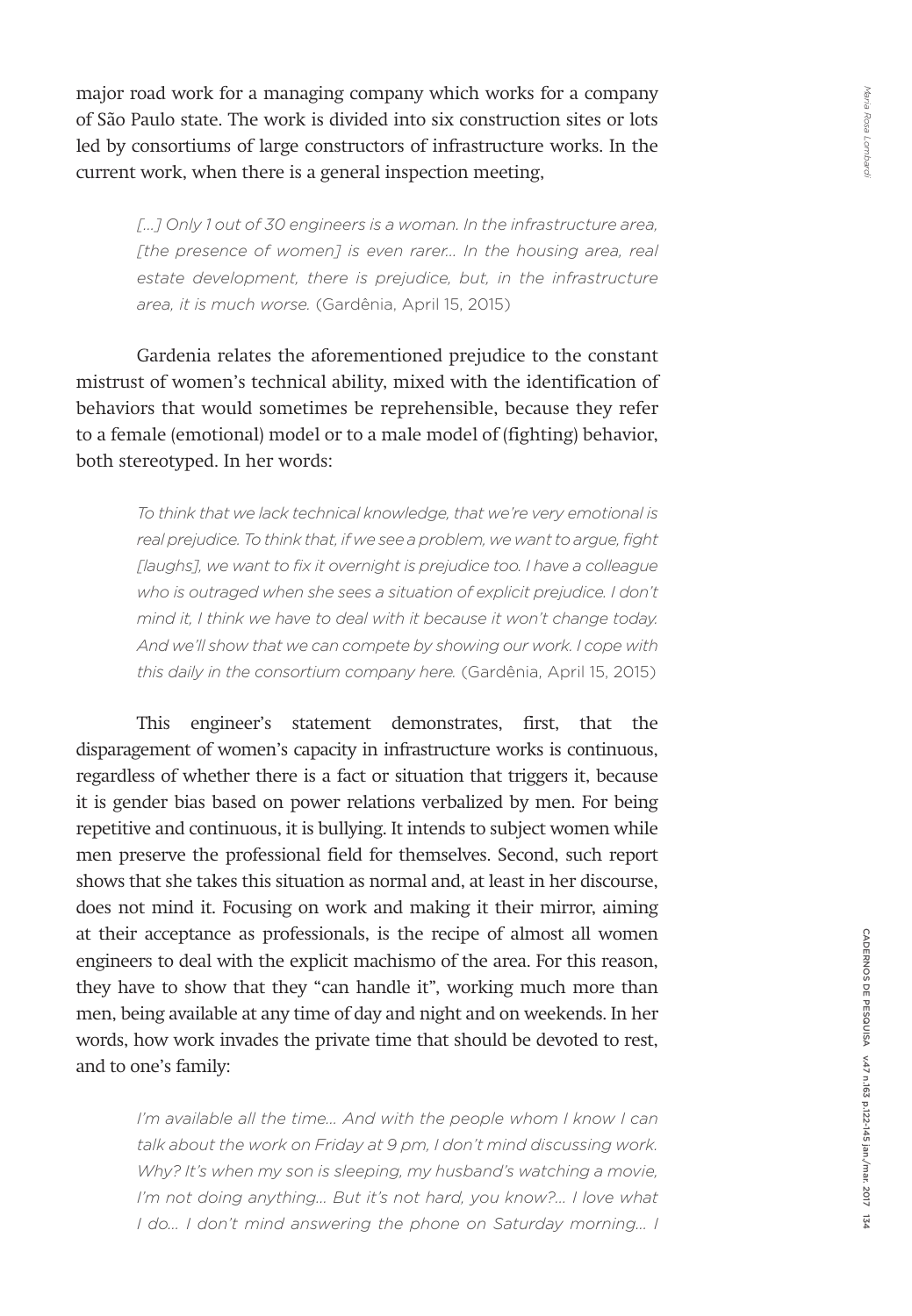*pick it up, I talk, I read meeting minutes that got ready on Friday at 9 p.m... I email back with comments... It's not a problem for me... I think it makes it a lot easier because on Monday I don't have to be at the office at 8 o'clock.* (Gardênia, April 15, 2015)

At the time of this interview, the construction sector was reducing staff numbers; Gardenia reports that the mostly male engineering team was reorganized and became mostly female, for productivity reasons: "The team consisted of seven people, four men and three women; now it has one man and three women... The criterion for the dismissal was to preserve those who could handle the work of the other" (April 15, 2015). In this regard, she understands the recognition of the quality of the work of women engineers in the corporate world has been taking too long: "male engineers accept female engineers reluctantly". Gardenia reports a previous situation of selection, in a company that manages works, in which she was turned down for the job and a man was selected. She was offered a very low salary, which she did not accept, but later she learned that a male engineer had been selected, "He [then the coordinator of construction works] had high expectations of this guy... And today I am the right arm of the current coordinator" (April 15, 2015). Gardênia thus reveals the fatiguing strategy of women to be included in an environment such as the engineering of infrastructure construction: "I think one of the things that motivates us to do more and handle more is this: showing that we can do as much as [male engineers] or more" (April 15, 2015). Gardênia, like most of the women engineers interviewed, takes full responsibility for the course of her professional career. Asked about what companies and women professionals could do to further open the field of work, she believes that "it depends on women themselves." Taking herself as an example, she believes that women can handle professional demands and those of their home, family and children.

So does Ireny, the coordinator of construction works at construction company G, two sons  $-17$  and 10 years old  $-$  who stay with her grandfather waiting for her and her husband, who works 100 km away, to arrive. Ireny acknowledges having a "quadruple working day… I don't think I need to sleep much. I wake up at 5 a.m. and go to sleep at midnight. It's my routine... but I'm okay, I'm used to it; for the time being, I can handle it" (Ireny, Sept 28, 2015).

Gardênia thinks about having another child and is going to

[...] try to reconcile [with the work], I even intend to talk to the guys *here before. I don't think it's fair to say "I want to get pregnant now" regardless of the company's plans for me. If I want to succeed, I have to find a middle ground.* (April 15, 2015)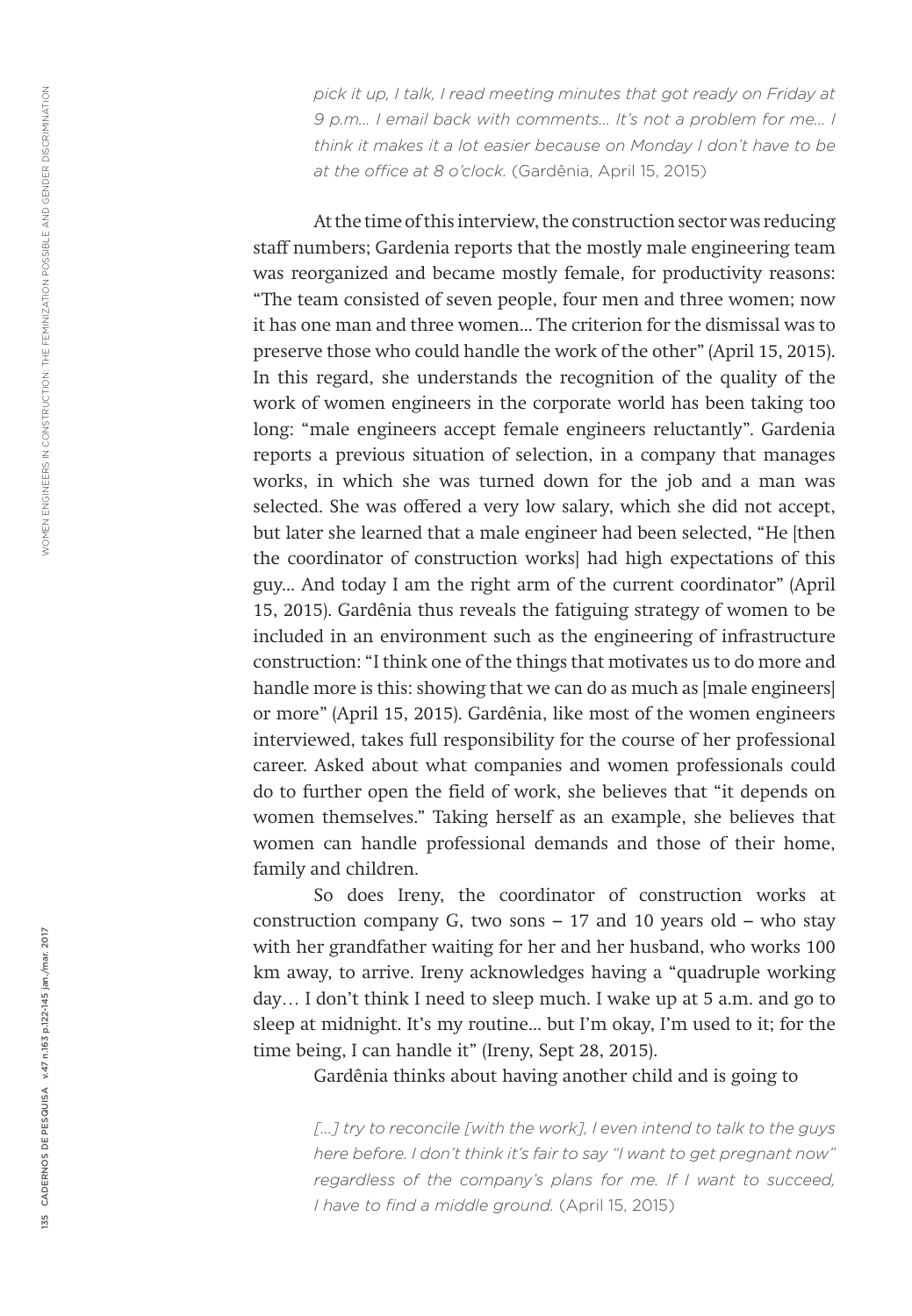In other words, Gardênia's next pregnancy will be negotiated with the company, which, at the time of the interview, signaled that she might be promoted, which would imply coming to the office: "If that were the case, now it wouldn't be the right time for me to get pregnant. It would be a good time for me to get pregnant in a year, to put things on track and then be able to leave for four or five months" (Gardênia, April 15, 2015). The interference of the productive sphere in the reproductive sphere in the life of this engineer is considered natural, normal, expected! The desire to reconcile career and maternity makes her subject the individual and conjugal plans of maternity to the time and interests of the employer, in an intense degree of subjugation of the female labor force to capital.

Nevertheless, the results of this conciliation strategy may fail to be the expected recognition, as it was Ireny's case. This woman engineer is currently the coordinator of construction works at construction company G, in Campinas, and has two children. One month after her eldest son (now 17) was born, she had already returned to work, following an exhaustive routine of comings and goings to breastfeed him. After six months, the owner of the construction company fired her and said, "'You're not the same anymore.' Come on, I didn't go on maternity leave and I'm not the same? He's gotta be kidding!" (Ireny, Sept 28, 2015).

Iris, 54, single, architect, owns an architecture firm of architectural projects dedicated entirely to the provision of services to construction company B, in which she also has a small equity interest. Construction company B was founded by Iris and Oscar, an engineer who is its current owner, in the 1980s. Since then, a strong working relationship has been established, based on friendship and trust between the two, which continues to this day. In the early 1980s, when Iris began her career as an architect "of construction works" (because, since she was an intern, her professional career took place in construction sites, "hands-on", developing the work of a resident engineer), she heard from professors, friends and family that a woman in construction sites "won't work", much less a "woman architect". Her persistence to prove her technical ability contributed to the success of her career and she witnessed the entry of women interns into construction companies in the following decades, mainly in projects. She emphasizes the need for women to "always prove that they're much better to stand out." She is one more professional who carries her professional success and failure on her shoulders and takes her experience as an example that can be followed by other women who wish to be successful. Always based on constant tackling and overcoming adversity, and on intensified and arduous work.

Mildred, a 29-year-old newly married woman, is a technologist in construction and a civil engineer, and graduated respectively in 2011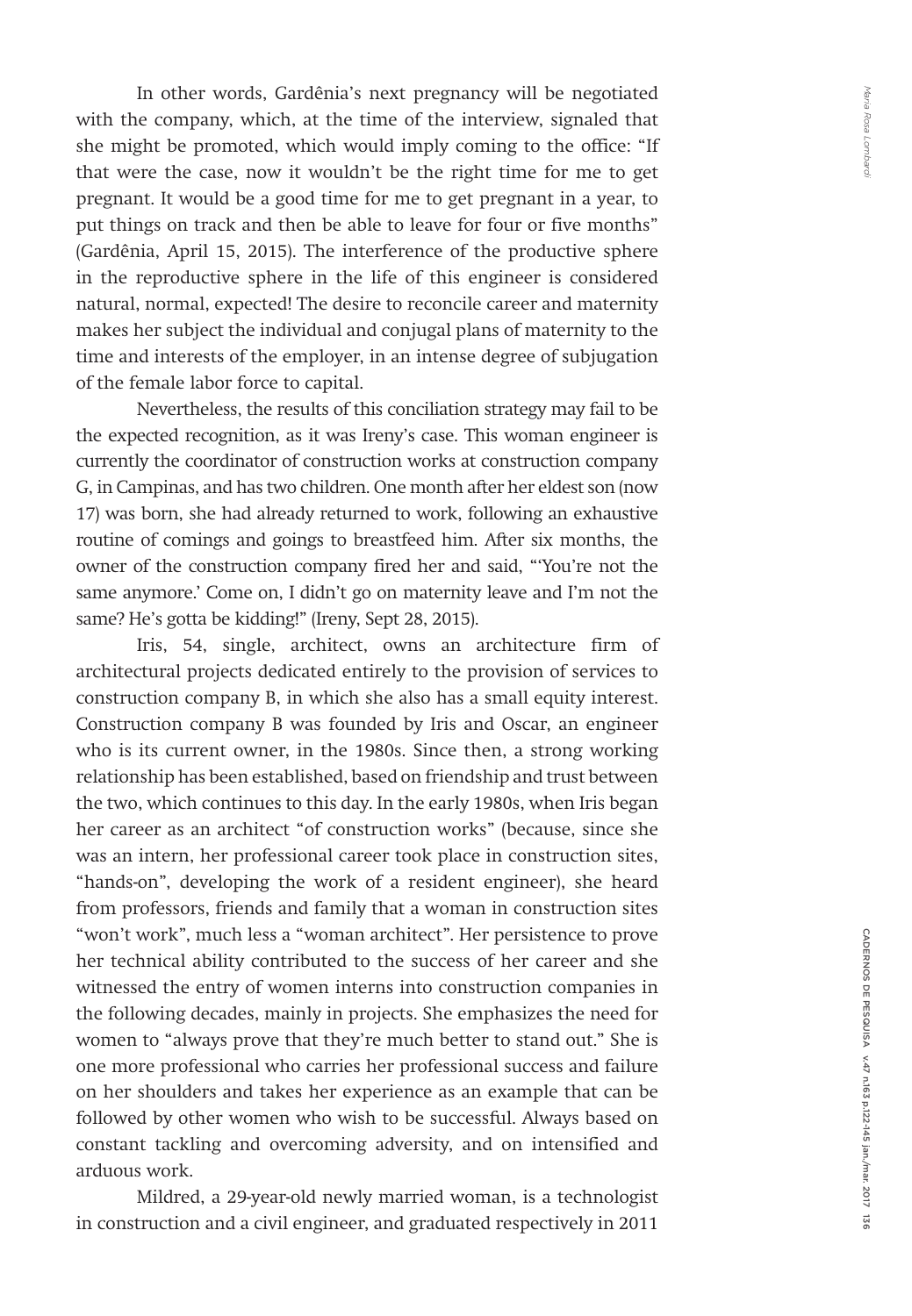and 2013; she has worked for construction company B for seven years, ever since she was an intern, always in the office, in the purchasing and supply department. She is the only woman engineer working in the construction company, a family business with a reduced technical staff. Mildred can be said to be invisible as an engineer. Her immediate boss, Ronei, an engineer, when listing by heart the small body of engineers and interns at construction company B, failed to remember to include Mildred. Even after graduation, Mildred continued to be paid as a buyer, with a salary far below the pay levels of engineers. She has repeatedly proposed (as an intern and as an engineer) implementing a planning system for works, which would assist field engineers, since the construction company does not offer them such technical back up. In her words, the resistance she faced as a woman, when she proposed changes in the way work is done:

> *The staff (of the construction company) is older... They are very resistant [to changes]. My proposal was to go to the construction site to help them do a planning, to help this work advance... I went a couple of times, talked to the foremen, but then I couldn't develop what I wanted... I was disappointed... I was a little irritated.... As I stay in the office, I notice things they don't see. But I'm a woman, so I think you have to struggle a lot to make them stop considering you a woman secretary, you know? You know, they keep saying "call so-and-so", "print I don't know what"... I made coffee once, and then I said, "I'm no longer making coffee!".* (Mildred, Sept 3, 2015)

Her boss along with the other male engineers exclude her from the discussion of the company's work plans; as a young woman, they give her a place of support in the team, they send her "to the rear... The woman is the one who organizes, the one who knows where everything is and today I feel like this". In the same way, Mildred clearly perceives the distrust in her ability on the part of her boss and colleagues, when they deal with technical matters with her: "It's as if I wouldn't understand some technical terms... as if they were explaining things to a layperson... I do not know if they're belittling me, I try not to see things this way... because I'll get very angry" (Sept 3, 2015). Mildred attributes all the restrictions she suffers from the construction company to the traditional roles attributed to women in society and to the machismo that exists in construction. The same machismo is manifested in the behavior expected from a woman: always submissive and soft. Mildred has to be attentive "to the way you (woman) have to talk to them, I act softly when I realize they're on a bad day. Among them, they don't give a damn, they're rude to each other, there's no softness, you know?" (Sept 3, 2015). Mildred, in turn,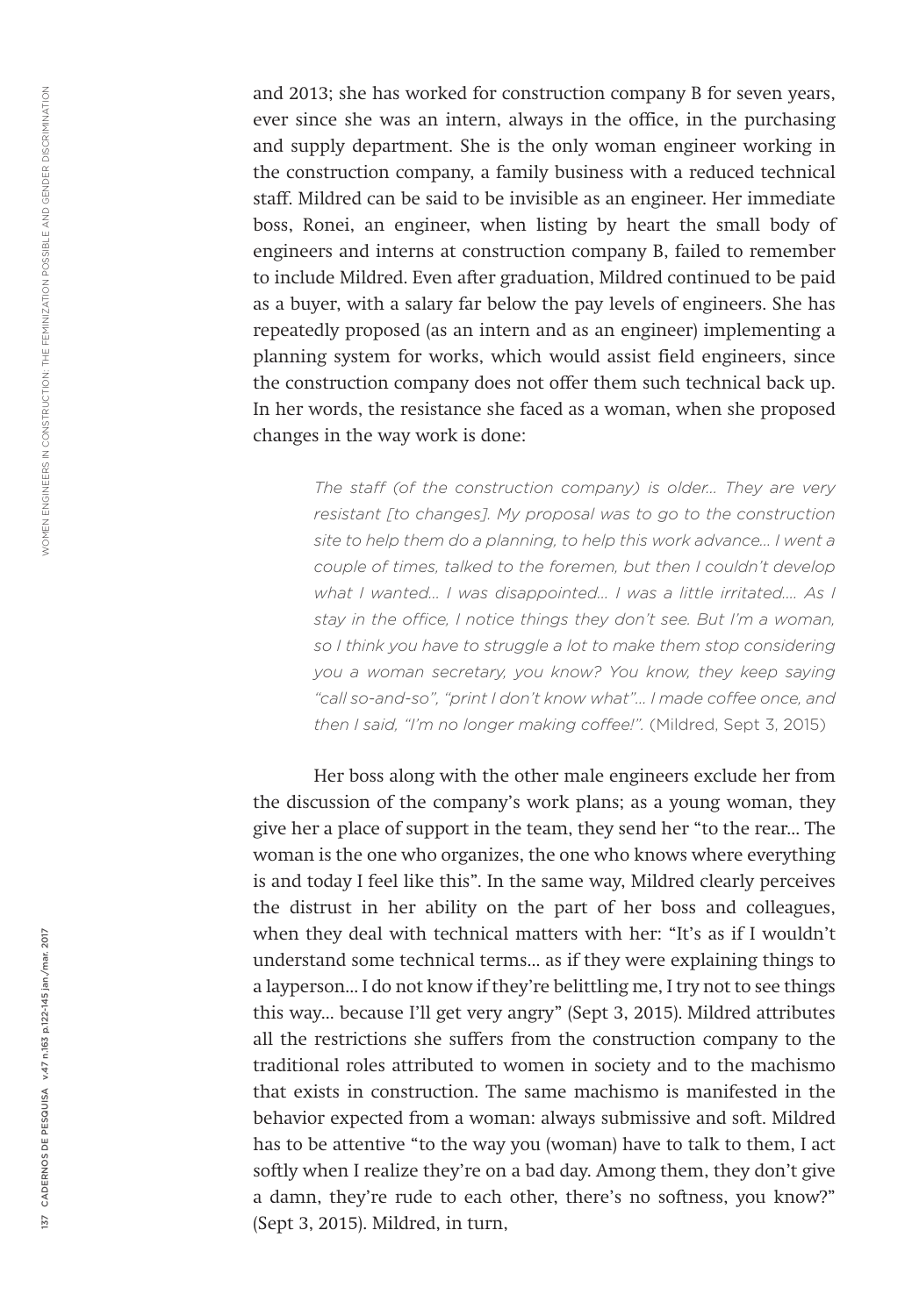*I can't be angry, you see? He's nervous [because] he's on a bad day. Not a woman: she's stressed out, she's got PMS.7 So when you're not submissive, when you oppose something, when you don't act as a good friend, people associate you to rude women, to your personal characteristics, not to the professional ones. [You] have to*  [be] firm and soft. If you're smooth only, it does not work. (Mildred, Sept 3, 2015)

In spite of her youth, the interviewee is very lucid, and was one of the rare women engineers who demonstrated awareness of the subaltern position of the women in that area and of explicit bullying and sexual harassment practices and verbalized them spontaneously. In her perception, sexual harassment and bullying against women are a reality, the male struggle to maintain power in a traditional profession of men is evident, there are hierarchical and salary barriers that restrict the progression of women engineers in careers. In her words:

*[Sexual harassment] exists, the guy stares at you, comes too close to you and tries…, he whistles, talks, you know… Bullying also*  exists. The guy will try to belittle you, to say that you're less, that *you don't know because you're a woman, only because of that. You may know more than he does, but he'll try to prove that he's better because he's a man and you're a woman. Civil engineering is a very masculine profession. Women have gradually entered this market. Women began calculating, so to speak, before they didn't calculate, didn't go to school, didn't think... Then women began to think, began to take a space that was men's... There's a difference in salary, also because she'll never reach the top. So, I think it's a feature not just of civil engineering, but maybe also of other engineerings, of other professions, especially those that were masculine.* (Mildred, Sept 3, 2015)

Linamara is a 36-year-old engineer, with two small children, aged six and two years. Since graduation in 1999, she has always worked on construction sites, has taken turns for short periods in offices, but she prefers construction sites, where she was an intern since her second year in college. Linamara has worked in several places, seems to be very respected by the owners of construction company C, where, between comings and goings, she has worked for 16 years, and where she coordinates construction works. Today she "just guides", she has learned not to "do things" that are the resident's responsibility. Perhaps to police herself, she was dressed "to go out" and wearing high heels at the construction site. The reconciliation between work and motherhood was not easy for Linamara; she confided that, while expecting her first <sup>7</sup> Premenstrual syndrome.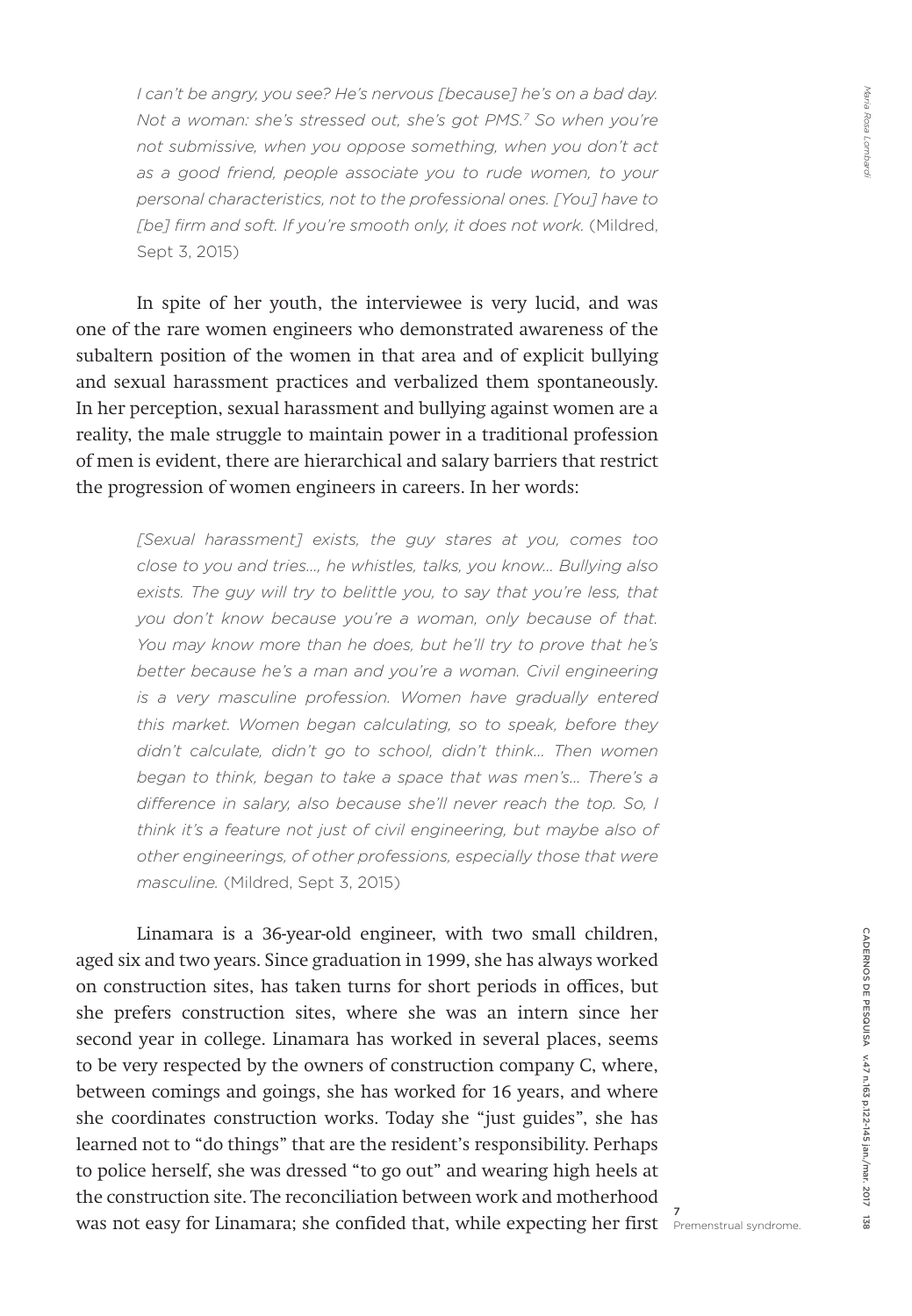child, she was seven months pregnant and asked the company to be transferred from the construction site to the office because there she had many problems, she was very nervous and already heavy, she could not walk through the construction site as before, "I couldn't follow the work well, as it should be." Her request was not granted and, after a carnival holiday during which she worked every day, her son was born premature. While expecting her second child, she "learned not to suffer anymore," so much so that her gynecologist told her that "her mark during the pregnancy was ten!" Linamara's suffering reveals the anguish of women facing high self-imposed (and expected) performance standards in professional and private life. Moverover, in construction, from the transgressive women engineers who work in construction sites, the following is not acceptable: technical failures, management failures and, above all, affective involvement with colleagues and bosses. As an operations manager at construction company Z reported, no more women engineers were hired into the field after "There were problems of affective/sexual relationship between a female production engineer and a male resident engineer" (Joaquim, Sept 19, 2014), an episode that led to the woman engineer's dismissal. In this case, according to the interviewee, there was bullying against the woman engineer after the end of the affective relationship with her superior.

Linamara expresses her conception of what a construction engineer (resident or coordinator) should be: "It's a lot of responsibility, I can't forget my responsibility, I sleep knowing that I have a lot of things to do, it consumes me" (Linamara, June 19, 2015). This woman engineer reveals, therefore, her getting used to the workload and responsibility, to long working hours and to the work on weekends, which permeates the construction of the professional identity of construction engineers, regardless of their sex, and that begins in practical learning in internships. Being an intern since the beginning of college is very common and desired by future construction engineers. For example, Leon, 25, is in the fourth year of civil engineering and has been an intern since the second; he studies at night and, at the time of the interview, was an intern in the work of a large business, construction company D, in São Paulo city. He confirms that the contract he signed is for six hours of work a day, "but no one complies with it, I work 12 hours, I come at 7am and I leave at 7pm." He recognizes that, in order to be hired, he must have experience: "It's labor exploitation, but it's worth it because I'm learning." (Leon, May 29, 2015).

In order to be heard, female residents must harden, especially at the beginning of their careers because, in addition to being women, they are young: "When you graduate, you think you have to be like men, strong like them, to demand a lot from employees and contractors... You end up suffering a little more. Today I take it easy so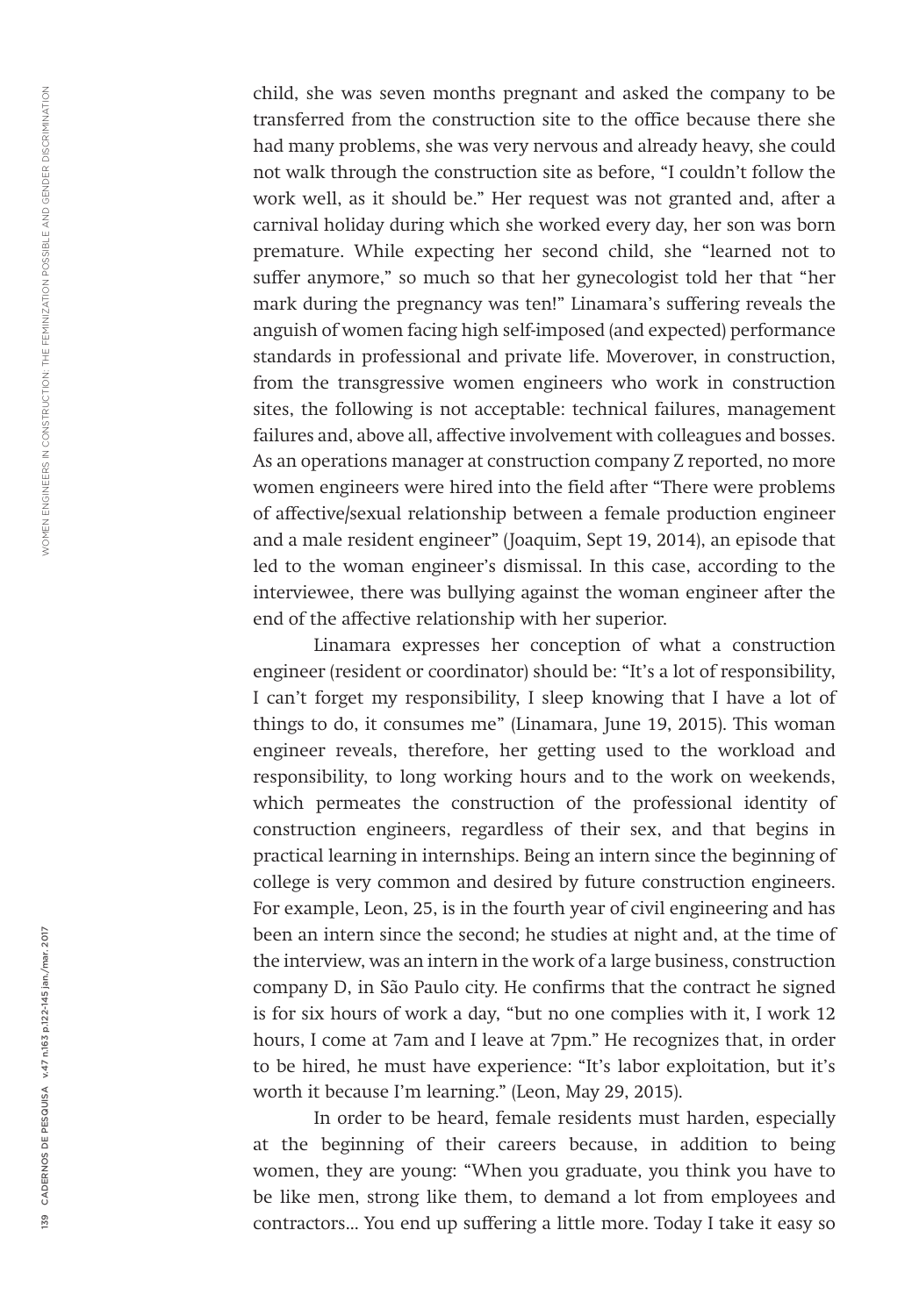as not to scare them" (Linamara, June 19, 2015). She recognizes that female resident engineers need to want a lot to work on construction works, because "in addition to having focus, persistence, discipline, and knowing how to deal with people," having a "dominant, leadership profile," as she does, helps. Especially in large construction companies working for international developers, where the technical level is very high and where only high performance professionals can stay. In these companies, an even more masculine universe prevails, because "it's a completely different construction profile. There's usually more than one shift. And women need to take care of their children, their family... Unless they're single, don't have or don't want to have a boyfriend." (Linamara, June 19, 2015).

The proactive female profile, willing to do any work, coupled with a strong and determined psychological profile, seems to be decisive for the success of women in engineering. Saura, 60 years old, single, is a civil engineer and owns a project office for building systems in Campinas region. In her long and diversified career, she has noticed the vertical segregation of women. Even today, companies are commanded by men, although there are many women engineers at work meetings, which was unusual when she started her career. The fact remains that, although there are many women interns in the companies today, there are few women engineers; and women residents, businesswomen, and women leaders in construction are rare. In her opinion,

[...] for women to dominate a very, very male-dominated market, you *have to show efficiency, effectiveness and psychological strength... Because for you to command for your whole life an entire office with a lot of men, including many older than you... you have to show that you're able… to manage technically and administratively... And I think having been supportive and affectionate has helped a lot, in*  relation not only to the office, but also to the client. (Saura, August 20, 2015)

An unconstrained, almost heroic protagonism is expected from women engineers, who have to assume the total availability expected from men, the half of humanity that neither gets pregnant nor menstruates, as Saura adds:

> [...] our engineering area requires a lot of decision-making, a lot *of presence, a lot of "Go! I'll go! I'll do it! I'll make it happen! I'll go up, I'll go down," especially when it comes to construction sites. The situation of women regarding these fragilities – this I have heard and felt – the matter of the PMS, of pregnancy and some fragile psychological behaviors interfere greatly. So, when it comes*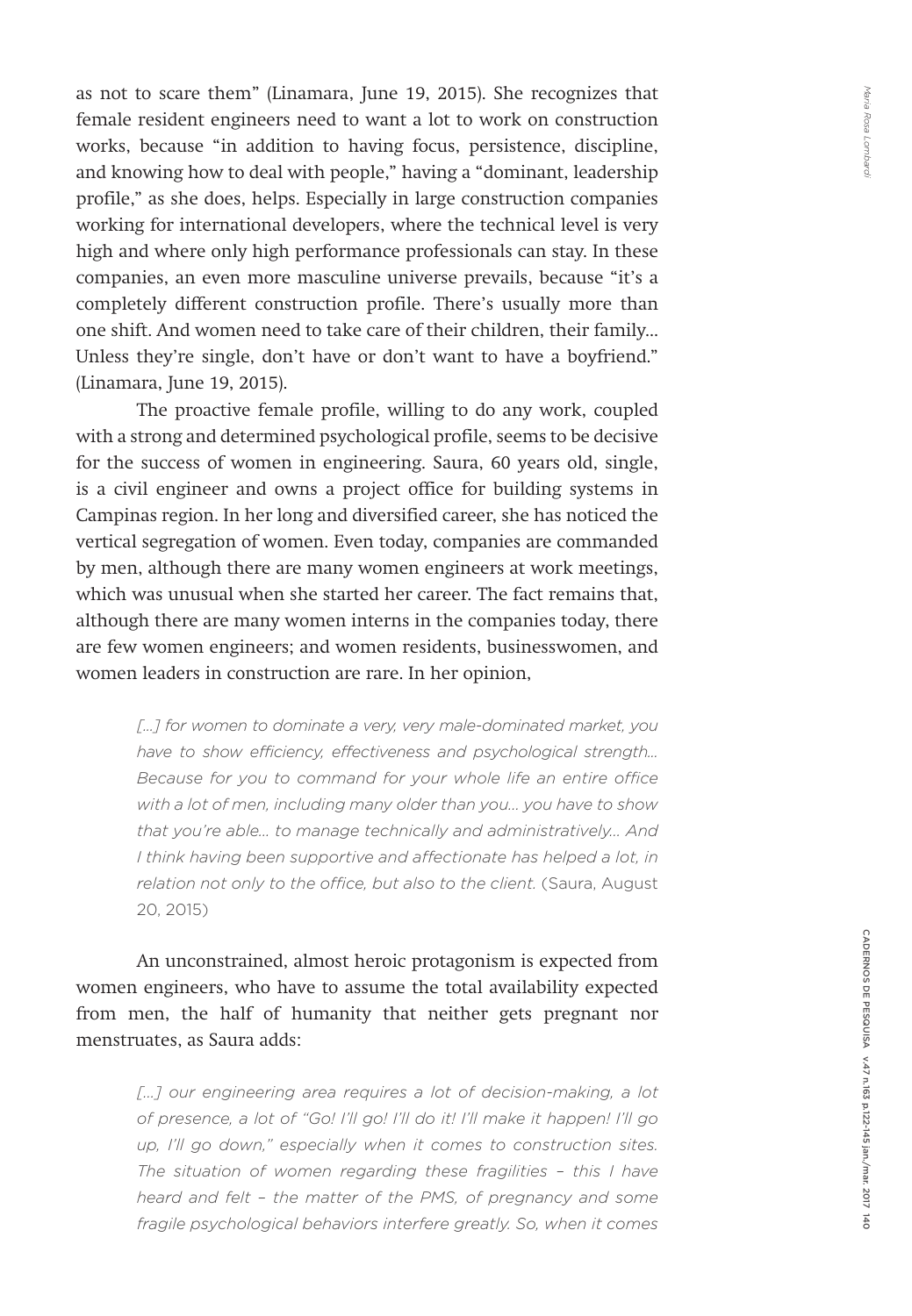*to choosing (an employee), they end up choosing a man. Why? Because of physical frailty.* (Saura, August 20, 2015)

In short, this interviewee confirms the cake recipe for women engineers to be successful in the profession: act fearlessly as the socially dominant male would, proactively and as a protagonist, demonstrating to be technically and administratively capable, have a strong personality and impose yourself with respect and, above all, be always available for work, even if you have children, are pregnant or unwell, and are, as a woman, the ultimate responsible for organizing family life and marriage. The slightest deviation from this streamlined stereotype will count against female engineers, who will be likely not to be selected in companies and offices when competing with male ones. The back of the mirror is in the fact that Saura assesses that having a welcoming female behavior, being a good listener and good technical and personal advisor has contributed to her success as an engineer and entrepreneur. She described the paradox to which women are subjected in predominantly masculine professions, always living on a knife-edge, trying to match their woman's identity to the professional performance expected from men. Apparently this female juggling has been possible for many women engineers who have built their careers in construction, although it brings personal suffering, to a greater or lesser degree. Such suffering is normally sublimed, trivialized, often overlooked, not admitted, or diminished, never demonstrated, because it is seen as an integral part of the profession chosen, especially for women engineers who have had the chance to go up the corporate ladder.

Justina, 50, married with two children, aged 21 and 14, graduated in civil engineering in 1988. She lives in São Paulo during the week and maintains permanent residence in another state. She has worked for 30 years in the construction sector and has had a diversified career; she is currently a senior manager at an association of manufacturers of building materials, where she is the only woman in the board. She has accepted all the challenges that appeared in her career until she reached her current position, which gives her a lot of visibility. At the same time, she made efforts to reconcile the roles of mother, wife and professional. In her words, the making of this successful trajectory – the sacrifice and the juggling she had to do, the psychological suffering and physical fatigue – is neither imagined, nor known by her peers, for whom she appears to be "always feeling well". Her recipe for female success in a universe of men is similar to that of other female respondents, namely, discretion in dress and behavior (which does not include sloppiness), always having emotional control, because otherwise "she will fall into disrepute, you see? Women are like that, she's in a bad mood 'cuz she's got her period...'" (Justina, April 8, 2015), knowing when to compromise,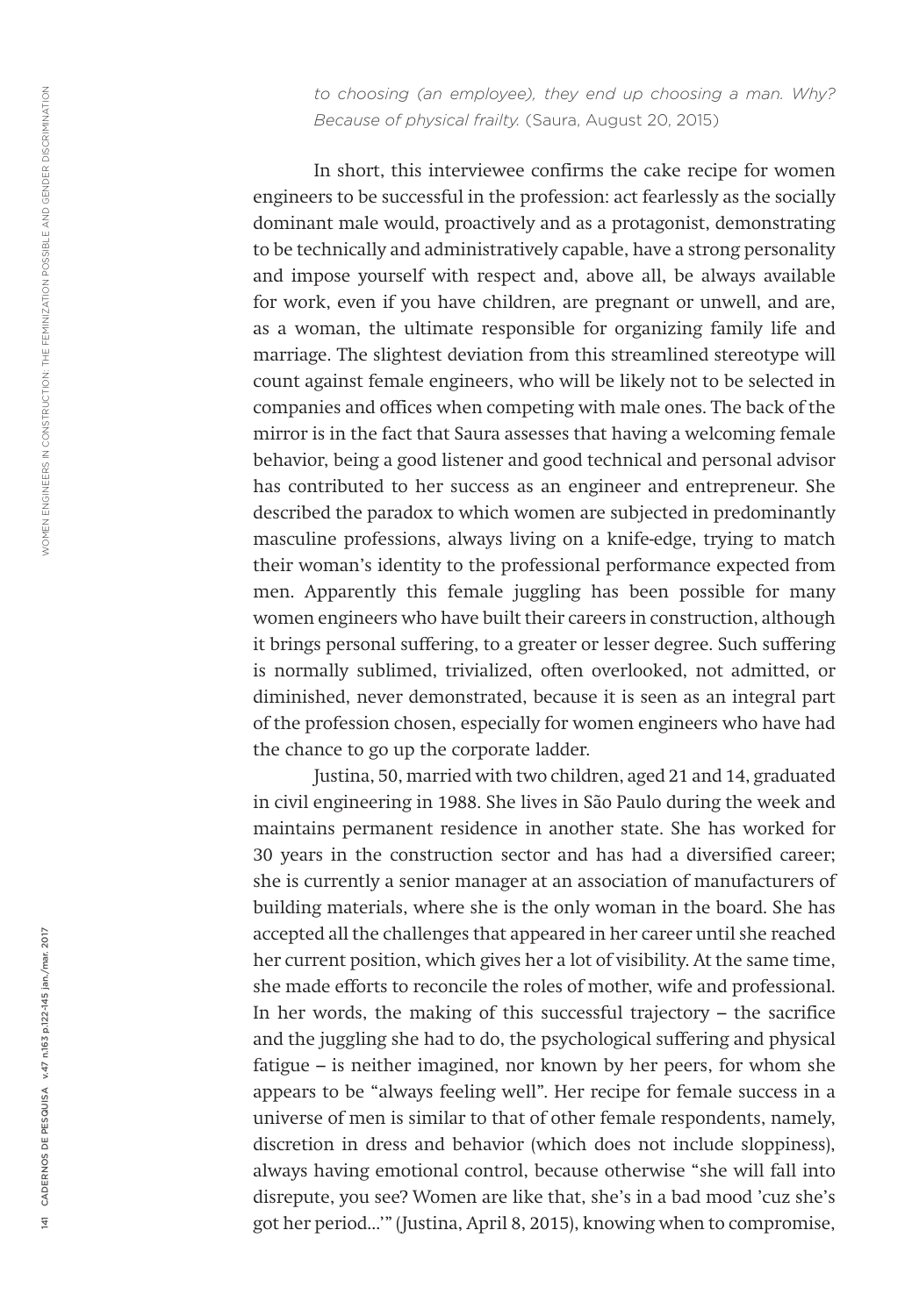negotiate and when to be firm and impose one's opinion, being always available for work, overcoming obstacles, and giving constant evidence of her technical ability, conquering her space, but meekly. The demand on a woman engineer is "very, very, very great" and she is always the object of observation and judgment: "You're a butterfly under a pin, the butterfly that the scientist pricks and evaluates, you move the wing like that, you do this and that. You and your slightest reactions are always being watched" (Justina, April 8, 2015). She also admits that a good evaluation of a woman engineer engenders the hiring of other women and that the opposite is also true. Justina expresses with unusual clarity the paradox which women engineers and other women in masculine professions are subjected to: if women have so desired the place of men, they must be "like them", they "can't be women". She explains:

*Women have fought so much for a difference. What is our difference today? We're able not to be women, we can be like men, we can act, think, reason as men do. What does the masculine world demand of us? Not only perception, communication, things that are often not in the male profile, but also that she doesn't have the negative [feminine] side, you can't be fussy, you can't get upset too easily. You're in a professional environment. Don't you want the same place they have? So you can't impose the fact of being a woman on an organization. What happens is that there's a natural barrier because, when you think of hiring a woman, you say "Now she's single, but she's going to get married, get pregnant, she's going to go on maternity leave, she has a lot of things that a man doesn't". Whether you want it or not, it impacts a company's costs. So, you have to overcome this, the quality of your work has to be desired, even if I have maternity leave... [if] you want to be in this universe, which works that way and won't change.* (Justina, April 8, 2015)

Male voices provide a counterpoint that helps understand gender relations in building construction and the position assigned to female engineers in construction companies, as the interviewees' reports have shown. In general, the discourse of the male engineers interviewed, and particularly of those older than 35, regarding the female presence in the sector, is politically correct. They see such presence as normal and growing, reiterate that there is no difference in intellectual capacity and technical training between men and women, and even emphasize the supposed advantages of female engineers over male engineers, namely a greater concern with quality, organization, and the details of the work, a broader view of the chains of work. These would be competitive advantages of female engineers, despite a possible pregnancy followed by a temporary leave from work, absences due to children and family's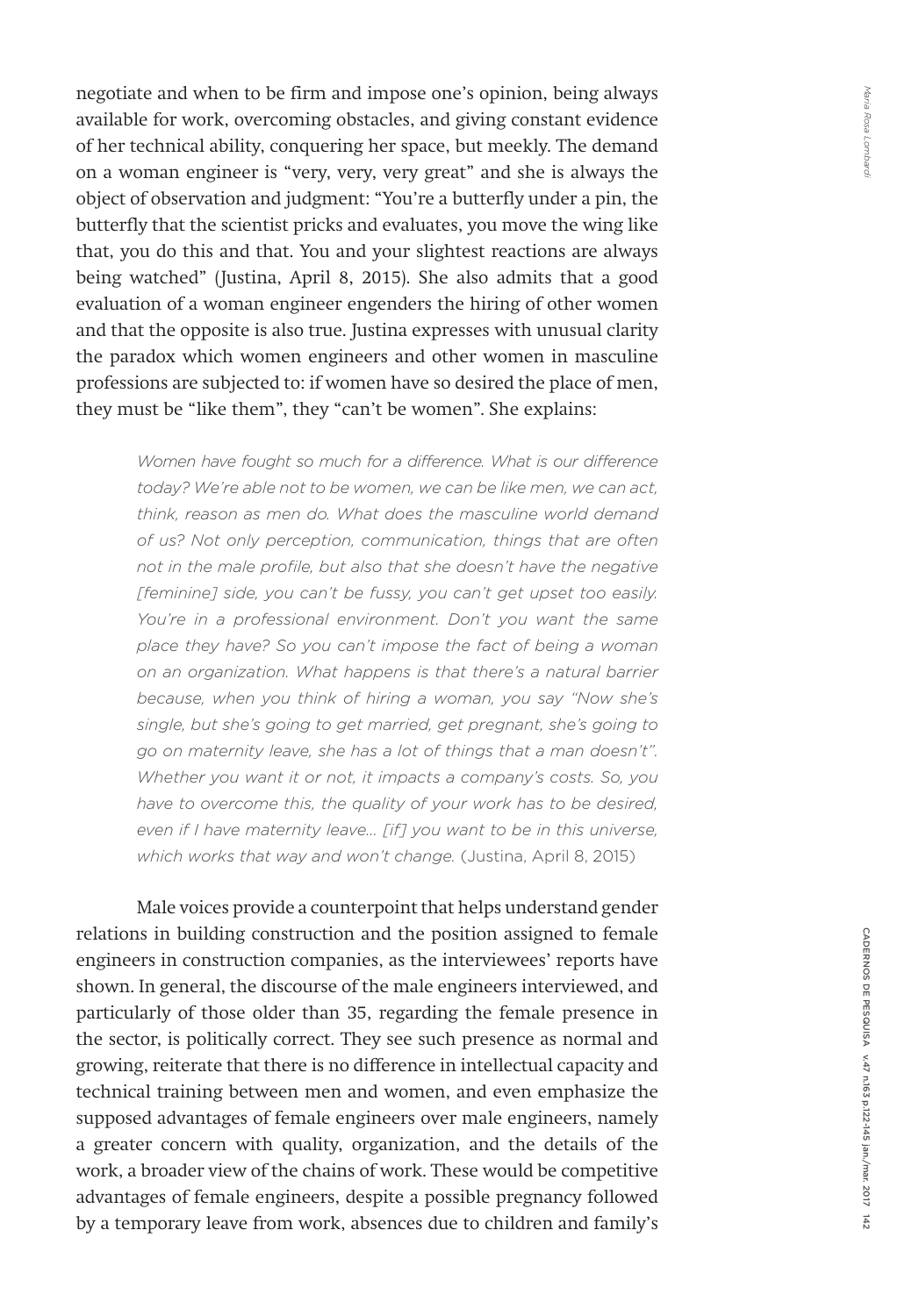needs, and the biased attribution of some emotional variation to hormonal oscillation (PMS). Arnaldo, 36, Nívia's companion, for example, states that "if people are competent, regardless of whether they're male or female, I see no problem" (Arnaldo, April 17, 2015). His discourse underscores impartiality in professional judgment, eclipsing the sex of the professional and gender relations. Vinicius, a 36-year-old engineer, working as a construction assistant at construction company A, brings a more accurate observation of the issue, shared with some male and female colleagues of the new generations. He refers to the same gender discrimination that challenges the inclusion and permanence of female engineers in the works, placing it also as a clash of power that occurs with blue-collar workers, too. In his perception, "laborers don't see women as superiors, as people who can teach something" (Vinicius, January 31, 2015).

In general, male colleagues and bosses sought to exempt themselves from possible responsibility for relationship problems and discriminatory attitudes against women engineers, and transferred it to laborers, foremen and supervisors. They hinted at or made explicit an alleged rudeness of laborers, against which women should be protected, justifying the small female presence in construction sites as a matter of safety. The report of Ronei, a 61-year-old engineer, coordinator of purchases, cost and planning in construction company B, is an example of this discourse:

> *There's still some concern about the presence of the female at the construction site because the work is rougher and the staff is ruder. I think companies are more concerned about the safety of women. I think there's no difference between men and women as long as you sin on the same level. The female is more concerned with the quality of what she's doing.* (Ronei, September 3, 2015)

## FINAL THOUGHTS

This research has provided consistent evidence on the imbrication between work – its organization, pace, conditions, working relationships – and certain bullying and sexual harassment practices in the construction of the professional identity of male and female construction engineers working in the housing construction sector. In this sector, "real" engineers are considered to be the ones who have complete mastery of the profession, which includes knowing projects and works, solving all types of technical and managerial problems, and assuming full responsibility for the construction work. They are subject to strong pressure in the exercise of their activities, to meet deadlines and costs, within the specified quality and safety parameters. Construction engineers have become accustomed to the long hours, the intense pace, the uncomfortable and often unhealthy conditions of the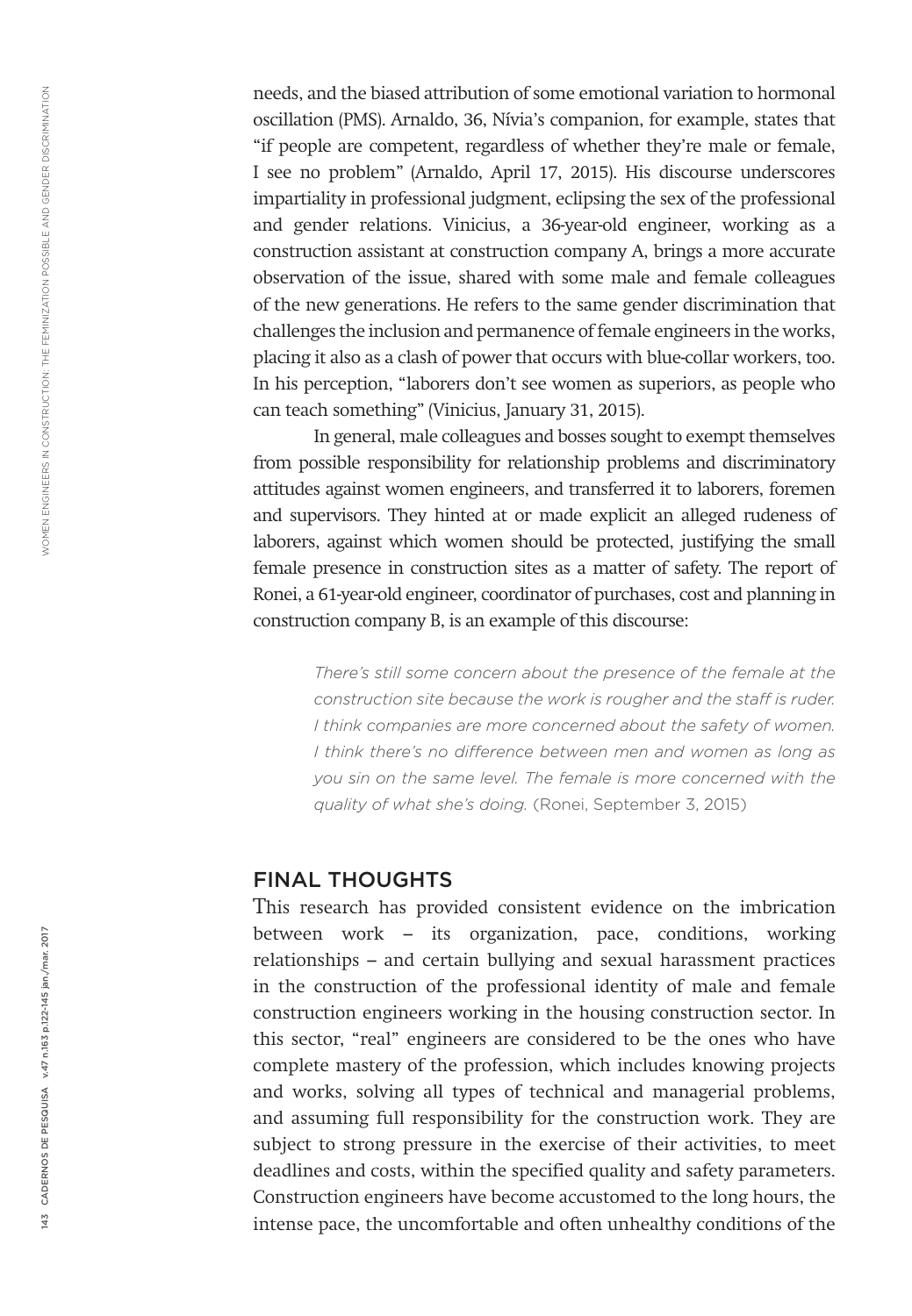works and to putting themselves at the mercy of the pace and needs of such works, day and night, on weekends and holidays. They became accustomed to the rude, often disrespectful, language of colleagues and bosses, because they consider that these situations are part of the professional trajectory of construction engineers, without which their practical training would not be complete nor would their professional identity be legitimized. In other words, the professional identity of the construction engineers is also forged by incorporating bullying and sexual harassment practices. Such practices are trivialized in patterns of conduct and behavior, although, in general, they do not recognize them as such. On the contrary, engineers identify such practices as part of the type of activity they develop, and thus justify and legitimize them, and, as a result, naturalize them.

To the context of women engineers are added explicit situations of discrimination and violence in the workplace, aimed specifically at women. This is how women engineers' technical capacity is constantly depreciated, which makes them work harder than male engineers and accept all kinds of challenges to prove that they "can handle it" and remain in the profession. This is how female engineers also disregard their pregnancy and entitlement to maternity leave and continue to work normally, in construction sites, offices, at home, not infrequently taking the newborn with them to the works. That is also why they must always be discreet – but not sloppy –, friendly and good listeners, cooperative and understanding, giving support to male engineers – preferably at the rear –, knowing how to balance firmness with softness, etc. Otherwise, they will be the object of macho and prejudiced comments, whose focus tends to be sexuality and femininity, motherhood, PMS, reinforcing a supposed inadequacy between the female sex and construction engineering in works. As defined by one interviewee, the demands on women engineers are very large and they are under constant observation and judgment, being subjected to the paradox of, at the same time, being like men and not being a woman.

The experiences of the female interviewees reveal numerous episodes of gender discrimination, bullying and sexual harassment, but most of them do not consider them as such. On the contrary, they understand that, if they are to enter the profession with legitimacy, they must see discrimination and harassment practices as normal, as a kind of toll to pay for their acceptance in this masculine and macho professional culture. In this sense, it is not surprising that there are so few women working as engineers in construction companies, even fewer in works, and that female resident engineers or coordinators of construction works are rare. Feminization, particularly in the latter jobs, faces the masculine professional culture forged in housing construction, as we have seen.